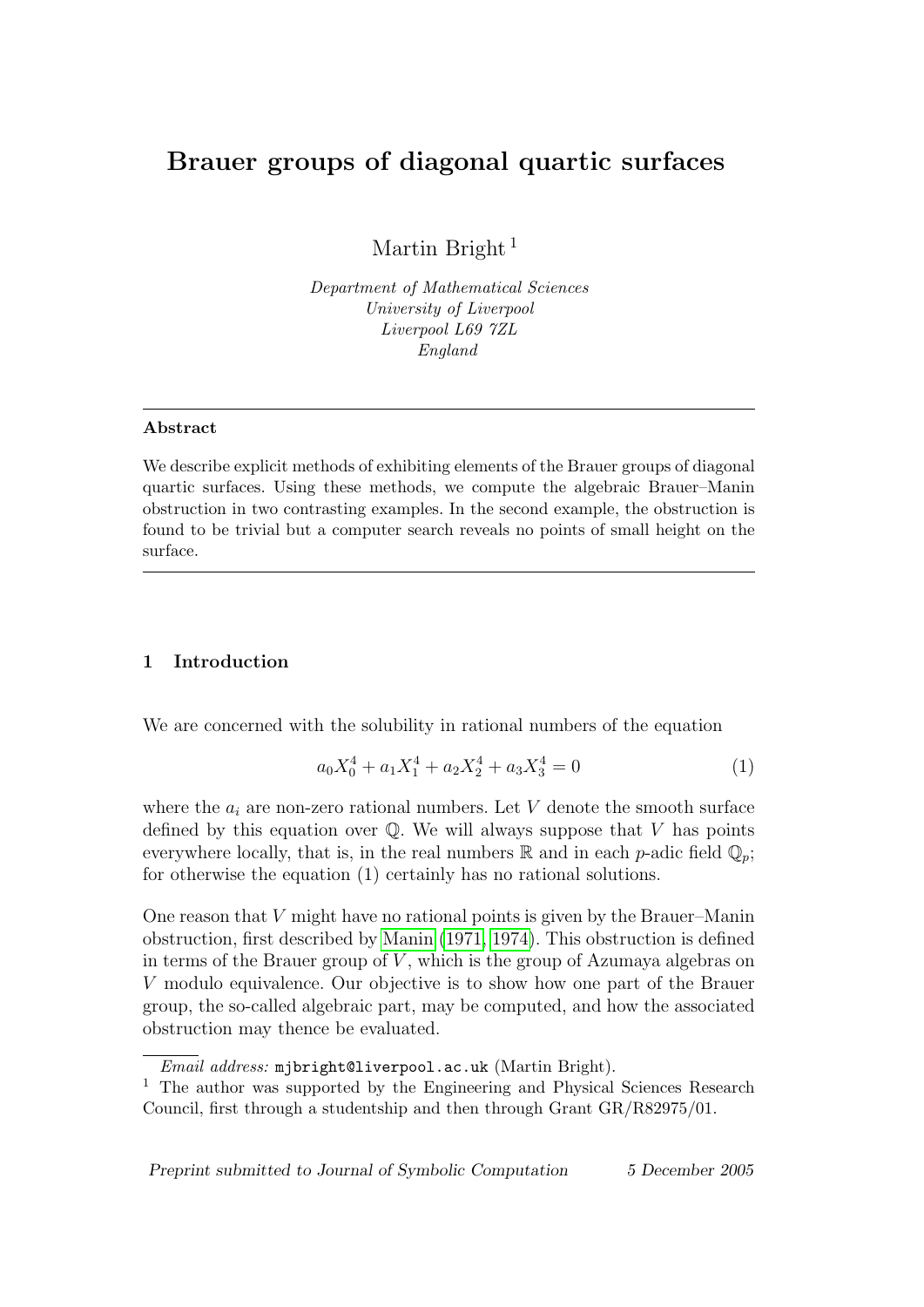The surface  $V$  is geometrically a K3 surface; for certain choices of coefficients  $a_i$ , there is a fibration  $V \to \mathbb{P}^1$  defined over Q, the fibres of which are curves of genus 1.

Colliot-Thélène et al. [\(1998\)](#page-19-2) studied elliptic fibrations over  $\mathbb{P}^1$  satisfying certain criteria: that the singular fibres are all of type  $I_2$ ; and a technical condition ("Condition D") on the class of the fibration in a geometric Selmer group of its Jacobian. Conditionally on two well-known conjectures (the finiteness of the Tate–Shafarevich groups of elliptic curves, and Schinzel's hypothesis), they were able to prove that the obstruction associated to the so-called vertical Brauer group is the only obstruction to the Hasse principle.

[Swinnerton-Dyer](#page-19-3) [\(2000\)](#page-19-3) proved a similar result for a particular family of diagonal quartic surfaces, those where  $a_0a_1a_2a_3$  is a square. In that case there is a fibration over  $\mathbb{P}^1$  with six fibres each of type  $I_4$ , consisting of four straight lines arranged in a skew quadrilateral. He defined a new obstruction to the existence of rational points on these surfaces, and showed under analogous conditions to those mentioned above that this obstruction is the only obstruction to the Hasse principle. He then showed that the new obstruction is in fact a Brauer–Manin condition.

The object of this article is to show how the algebraic Brauer group and associated obstruction may be computed for any diagonal quartic surface, whether or not it has the structure of an elliptic fibration over  $\mathbb{P}^1$ . By automating this procedure and calculating a large number of examples, we hope to gather evidence on the Brauer–Manin obstruction on these surfaces. In addition to describing the general procedures for carrying out the calculations, we present in detail two examples which exhibit contrasting results.

The first example computed in the present article is another example of a diagonal quartic surface with a fibration. We show that there is a non-trivial Brauer–Manin obstruction and therefore that the surface has no rational points.

On the other hand, a general diagonal quartic surface has no fibration defined over Q. In this case, the algebraic Brauer group has order 2 and it is relatively straightforward to compute the associated obstruction. Our second example has no algebraic Brauer–Manin obstruction and yet no rational points of small height; and numerical evidence suggests that this is a common occurrence.

#### 1.1 Overview

The approach we adopt is as follows. Let  $Br_1 V$  denote the algebraic Brauer group, and V the extension of V to an algebraic closure  $\mathbb Q$  of  $\mathbb Q$ . It is well known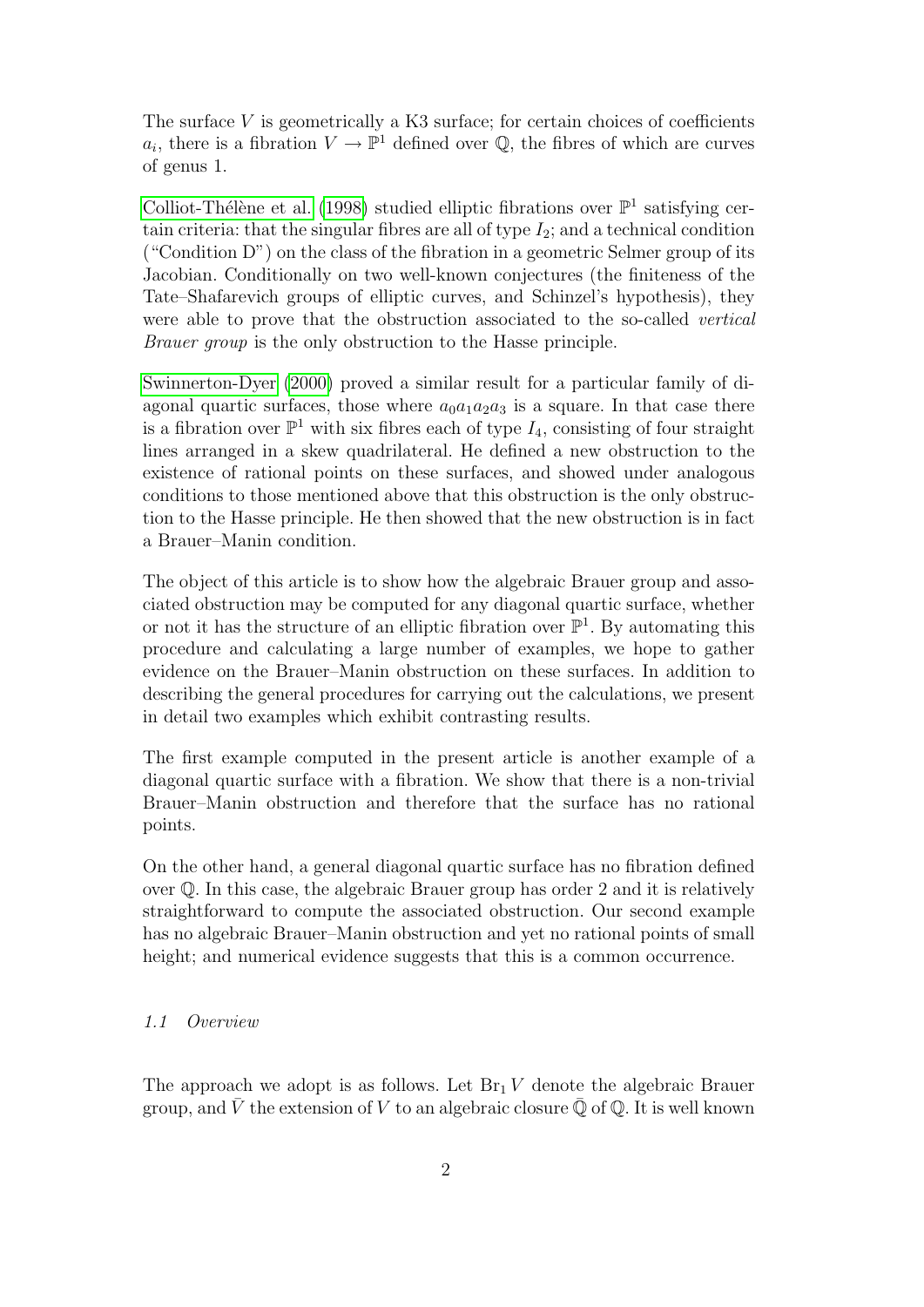that  $Br_1 V/Br \mathbb{Q}$  is isomorphic to the Galois cohomology group  $H^1(\mathbb{Q}, Pic \overline{V})$ . We can write down a set of generators for Pic  $\bar{V}$  and compute this cohomology group, which is finite; this process has been implemented in Magma (see [Magma, 2003;](#page-19-4) [Bosma et al., 1997\)](#page-18-0), using Gavin Brown's algebraic geometry machinery and the group cohomology algorithms implemented by Derek Holt. Code to do this is available from the author's web page at [Bright](#page-18-1) [\(2002\)](#page-18-1). Unfortunately the isomorphism from  $H^1(\mathbb{Q}, \text{Pic}\overline{V})$  to  $\text{Br}_1 V / \text{Br} \mathbb{Q}$  is rather awkward to calculate. For certain special types of algebra, though, we can write down Azumaya algebras on V and easily compute the corresponding elements of  $H^1(\mathbb{Q}, \text{Pic }\overline{V})$ . In this way it is often possible to find a set of representatives for the whole algebraic Brauer group.

The first special class of algebras we consider are those which arise from a fibration of V. Let  $\pi$  be a surjective morphism from V to  $\mathbb{P}^1$ ; then any element of the Brauer group of  $\mathbb{Q}(\mathbb{P}^1)$  lifts to an element of the Brauer group of  $\mathbb{Q}(V)$ ; and it is possible to write down simple criteria which determine when this resulting algebra is Azumaya. These algebras, which live in the so-called "vertical" Brauer group of  $V$ , are discussed in Section 2. We compute the algebraic Brauer–Manin obstruction for a particular diagonal quartic surface equipped with a fibration over  $\mathbb{P}^1$ .

The second special class of algebras are the cyclic algebras. Just as in the theory of Brauer groups of fields, it is more straightforward to compute with cyclic algebras than with general algebras. In Section 3 we describe the map from  $\text{Br}_1 V / \text{Br} \mathbb{Q}$  to  $H^1(\mathbb{Q}, \text{Pic } \bar{V})$  for cyclic algebras. We compute the algebraic Brauer–Manin obstruction for a surface which has no fibration over  $\mathbb{P}^1$ .

Although we are primarily concerned with surfaces as above defined over the rational numbers, the techniques described apply more generally. Throughout, k will denote a number field over which V is defined.

# 1.2 The Brauer group

For background information on Brauer groups of schemes, we refer the reader to [Grothendieck](#page-19-5) [\(1968\)](#page-19-5).

Let V be any smooth surface over k. We will write  $Br_0 V$  for the image of Br k in Br V; when V has points everywhere locally, this map is injective. Let  $Br_1 V$  denote the kernel of  $Br V \to Br \overline{V}$ , the "algebraic" part of the Brauer group.

As described by [Skorobogatov](#page-19-6) [\(2001,](#page-19-6) pp. 116–117), there is an isomorphism between  $Br_1 V/Br k$  and  $H^1(k, Pic\bar{V})$ . We now discuss computational aspects of this map.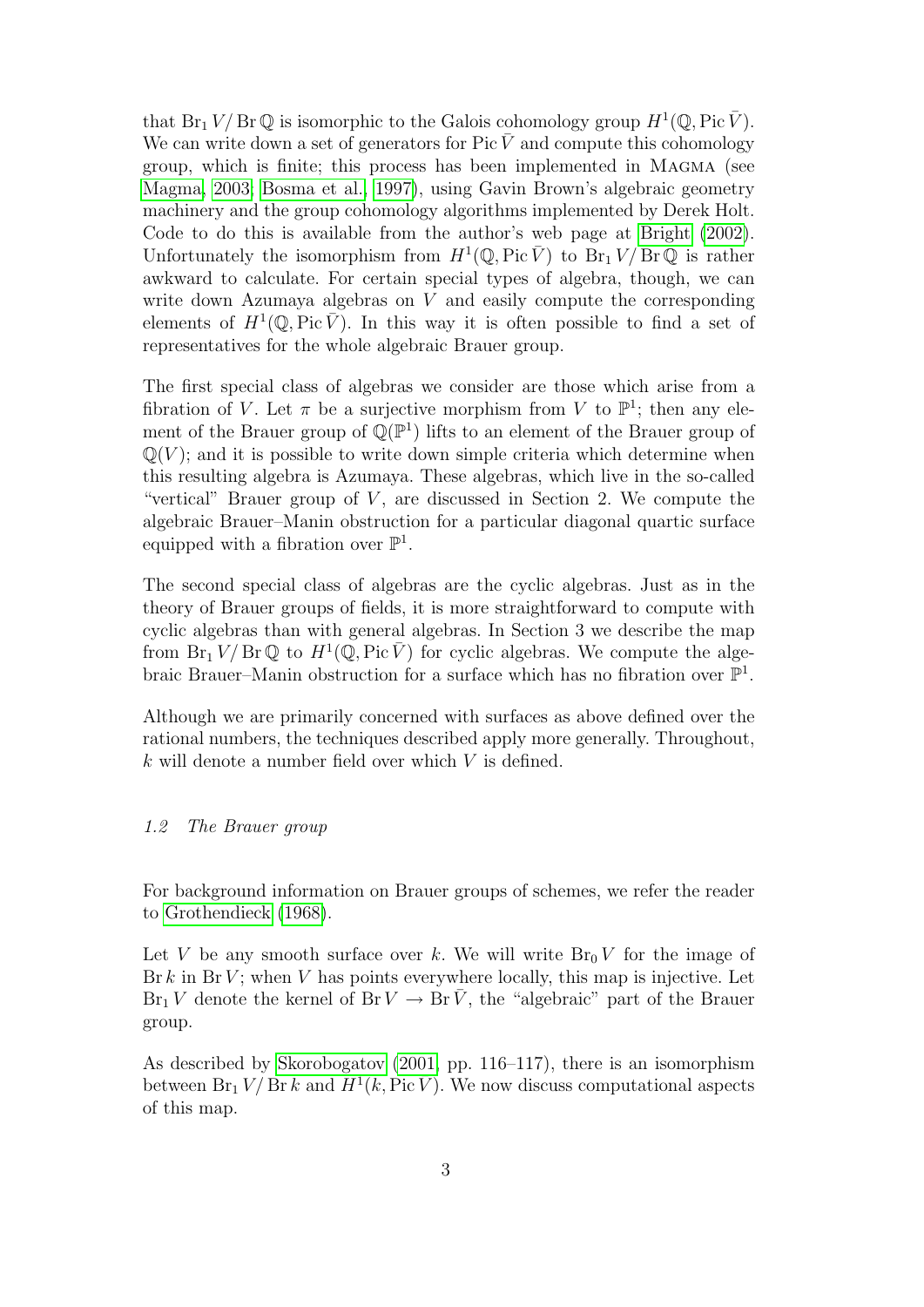Proposition 1 Let Prin V denote the group of principal divisors on the vari $ety V.$  There are isomorphisms as follows:

$$
Br_1 V/Br k
$$
  
easy  $|\downarrow$  easy  

$$
\ker(H^2(k, \bar{k}(V)^{\times}) \to H^2(k, \text{Div }\bar{V}))/Br k
$$
  
hard  $|\downarrow$  easy  

$$
\ker(H^2(k, \text{Prin }\bar{V}) \to H^2(k, \text{Div }\bar{V}))
$$
  
easy  $|\downarrow$  easy  
 $H^1(k, \text{Pic }\bar{V})$ 

where the arrows are labelled to show ease of computation.

PROOF. The top isomorphism is the correspondence between an Azumaya algebra on V (specified as a vector space over  $k(V)$  together with a multiplication law) and the corresponding 2-cocycle (or factor set, in old terminology). This is well known and described explicitly in, say, [Deuring](#page-19-7) [\(1935\)](#page-19-7).

For the middle isomorphism, note that, as  $H^3(k, \bar{k}^{\times}) = 0$  (see [Tate, 1967,](#page-19-8) p. 199), there is an exact sequence

$$
H^2(k, \bar{k}^{\times}) \to H^2(k, \bar{k}(V)^{\times}) \to H^2(k, \bar{k}(V)^{\times}/\bar{k}^{\times}) \to 0
$$

and so the map from  $H^2(k, \bar{k}(V)^{\times})$  to  $H^2(k, Div\bar{V})$ , being trivial on Brk, factors through that quotient. Now the group  $\bar{k}(V)^{\times}/\bar{k}^{\times}$  is isomorphic to the group Prin  $\bar{V}$  of principal divisors on  $\bar{V}$ . There are two problems with computing this map: firstly, we must make effective the triviality of  $H^3(k, \bar{k}^{\times})$ ; and secondly, we must have some procedure which, given a divisor known to be principal, finds a function having that divisor. Hence the upward arrow is labelled "hard".

The lower isomorphism is the coboundary map from the long exact sequence in cohomology associated to

$$
0 \to \operatorname{Prin} \bar{V} \to \operatorname{Div} \bar{V} \to \operatorname{Pic} \bar{V} \to 0
$$

where  $H^1(k, \text{Div }\bar{V}) = 0$  because it is a permutation module. Computing the upward arrow is easy: given a 1-cocycle with values in Pic  $\overline{V}$ , we lift to Div  $\overline{V}$ and take the coboundary. For the downward arrow, we must compute the inverse of the coboundary map; splitting Div  $\bar{V}$  into its irreducible components makes this a simple problem in linear algebra.  $\Box$ 

For more details on how these isomorphisms may be computed, see [Bright and](#page-18-2) [Swinnerton-Dyer](#page-18-2) [\(2004\)](#page-18-2).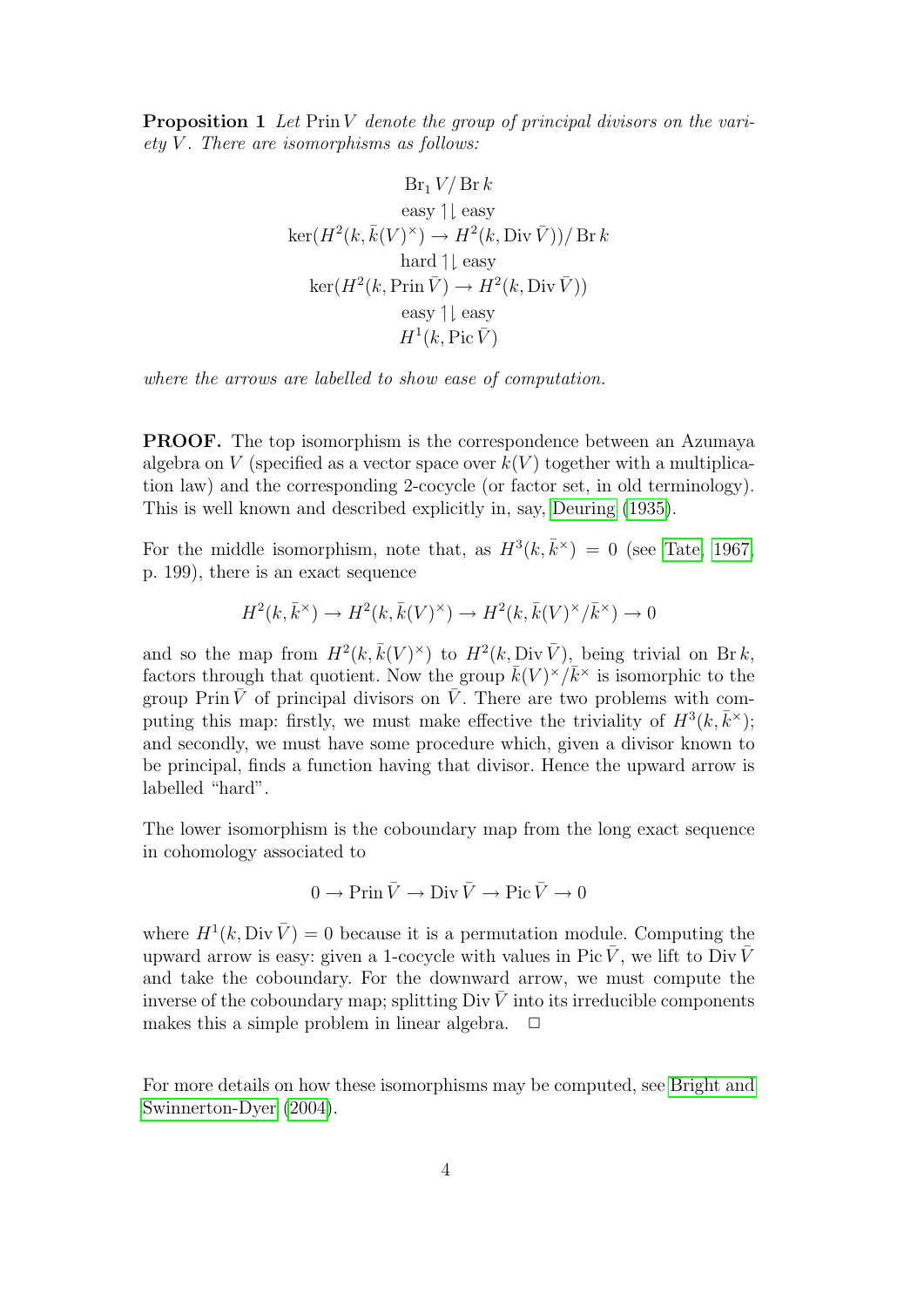# 1.3 Computing  $H^1(k, \text{Pic }\bar{V})$

There are two main reasons why the Picard group of  $\bar{V}$  is particularly amenable to computational methods. Firstly, the surface  $\overline{V}$  is a K3 surface, which means that it has trivial canonical sheaf and

$$
H^1(\bar V, \mathcal O_{\bar V})=0
$$

and therefore Pic  $\bar{V}$  is finitely generated. Moreover, this means that divisors are linearly equivalent if and only if they are numerically equivalent, that is, their difference has intersection number zero with all divisors. The geometry of K3 surfaces is thoroughly covered by [Barth et al.](#page-18-3) [\(1984\)](#page-18-3).

Secondly, there is a very convenient set of generators. Let  $\epsilon$  denote a fixed primitive eighth root of unity and set

$$
\alpha_{ij} = \sqrt[4]{a_i/a_j}
$$

where the  $a_i$  are the coefficients from  $(1)$  and the fourth roots are chosen such that

$$
\alpha_{ij}\alpha_{jk} = \alpha_{ik}
$$

for all  $i, j, k$ . Then we can write down the equations of 48 straight lines contained in  $\bar{V}$ :

$$
L_{mn}^{123}: \quad X_0 = \epsilon^m \alpha_{10} X_1, \quad X_2 = \epsilon^n \alpha_{32} X_3; \nL_{mn}^{231}: \quad X_0 = \epsilon^m \alpha_{20} X_2, \quad X_3 = \epsilon^n \alpha_{13} X_1; \nL_{mn}^{312}: \quad X_0 = \epsilon^m \alpha_{30} X_3, \quad X_1 = \epsilon^n \alpha_{21} X_2.
$$

Here in each case m and n take the values  $1, 3, 5, 7$ .

Let  $\Lambda$  denote the (free) subgroup of Div  $\overline{V}$  generated by the 48 lines. The intersection numbers of straight lines are easy to compute; let  $\Lambda^0$  denote the subgroup of Λ consisting of those linear combinations of lines which are numerically equivalent to 0, in other words, principal.

The following is well known; a proof may be found in [Pinch and Swinnerton-](#page-19-9)[Dyer](#page-19-9) [\(1991,](#page-19-9) Lemma 1).

**Proposition 2** The Picard group Pic  $\overline{V}$  is free of rank 20, and is generated by the classes of the 48 lines  $L_{mn}^{pqr}$ .  $\Box$ 

Let  $K$  denote the field

$$
K = k(\epsilon, \alpha_{10}, \alpha_{20}, \alpha_{30}).
$$

Then all 48 lines are clearly defined over  $K$ , and in fact  $K$  is the smallest common field of definition of the 48 lines. The Galois action on the lines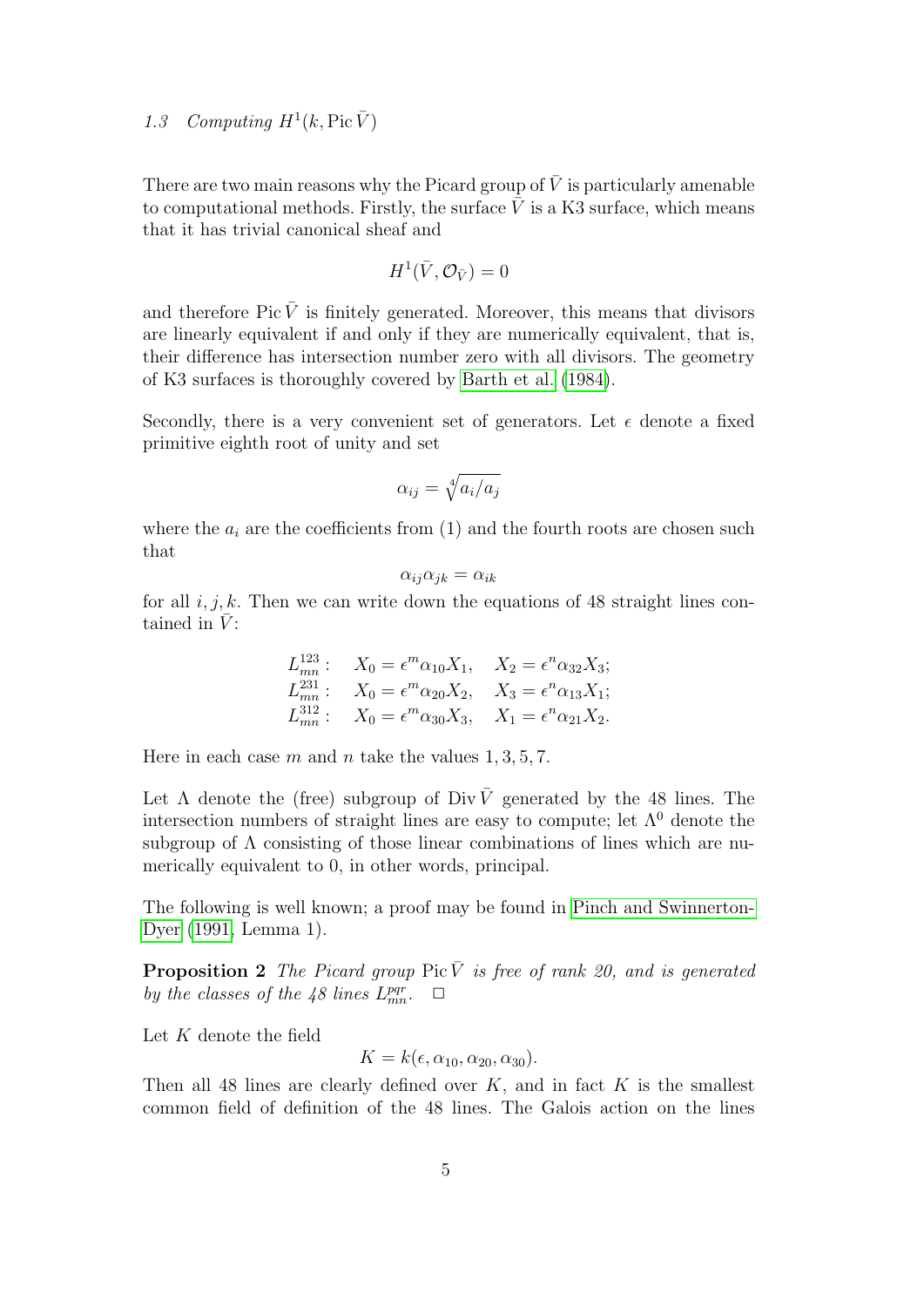therefore factors through

$$
G = \operatorname{Gal}(K/k)
$$

and the inflation-restriction sequence gives us  $H^1(k, \text{Pic }\bar{V}) \cong H^1(G, \Lambda/\Lambda^0)$ .

Let m be an integer known to annihilate  $H^1(G, \text{Pic }\bar{V})$ , such as |G|. By considering the long exact sequence in cohomology associated to the exact sequence

$$
0 \to \Lambda/\Lambda^0 \xrightarrow{\times m} \Lambda/\Lambda^0 \to \Lambda/\Lambda^0 \otimes \mathbb{Z}/m\mathbb{Z} \to 0
$$

(remember that  $\Lambda/\Lambda^0$  is torsion-free), we see that there is an isomorphism

$$
\frac{H^0(G, \Lambda/\Lambda^0 \otimes \mathbb{Z}/m\mathbb{Z})}{H^0(G, \Lambda/\Lambda^0) \otimes \mathbb{Z}/m\mathbb{Z}} \xrightarrow{\text{inf od}} H^1(k, \text{Pic }\bar{V})
$$
\n(2)

where the map is the coboundary map followed by inflation.

The Galois action on the 48 lines is straightforward. Using the above isomorphism it is easy to compute  $H^1(k, \text{Pic }\tilde{V})$  for any diagonal quartic surface. In fact the author has computed this group for all diagonal quartic surfaces. These results, together with some MAGMA and PARI scripts for producing them, are available electronically [\(Bright, 2002\)](#page-18-1).

# 2 The vertical Brauer group of a fibration

# 2.1 The vertical Brauer group

In this section we suppose that the surface V has a surjective morphism  $\pi$ :  $V \to \mathbb{P}^1$ , whose fibres must be curves of genus 1. This gives a useful way of producing Azumaya algebras on  $V$ . We choose once and for all a coordinate t on  $\mathbb{P}^1$ , such that the fibre of  $\pi$  over  $t = \infty$  is non-degenerate. Whenever we write  $\mathbb{A}^1$ , we mean that open subscheme of  $\mathbb{P}^1$  where  $t \neq \infty$ .

**Definition 3** We define the following groups associated to the fibration  $\pi$ :

$$
B := \{ \mathcal{A} \in \text{Br} \, k(\mathbb{P}^1) \mid \pi^* \mathcal{A} \in \text{Br} \, V \} / \, \text{Br} \, k \}
$$

$$
\text{Br}_{\text{vert}} := \pi^* (\text{Br} \, k(\mathbb{P}^1)) \cap \text{Br} \, V
$$

$$
\text{Pic}_{\text{vert}} := \text{ker}(\text{Pic} \, \bar{V} \to \text{Pic} \, \bar{V}_{\eta})
$$

where  $\eta$  is the generic point of  $\mathbb{P}^1$ , and  $V_{\eta}$  the generic fibre of  $\pi$ .

Tsen's theorem [\(Milne, 1998,](#page-19-10) 13.5(b)) shows that  $\text{Br}_{\text{vert}}$  is contained in  $\text{Br}_1 V$ . A simple piece of diagram-chasing gives the following result.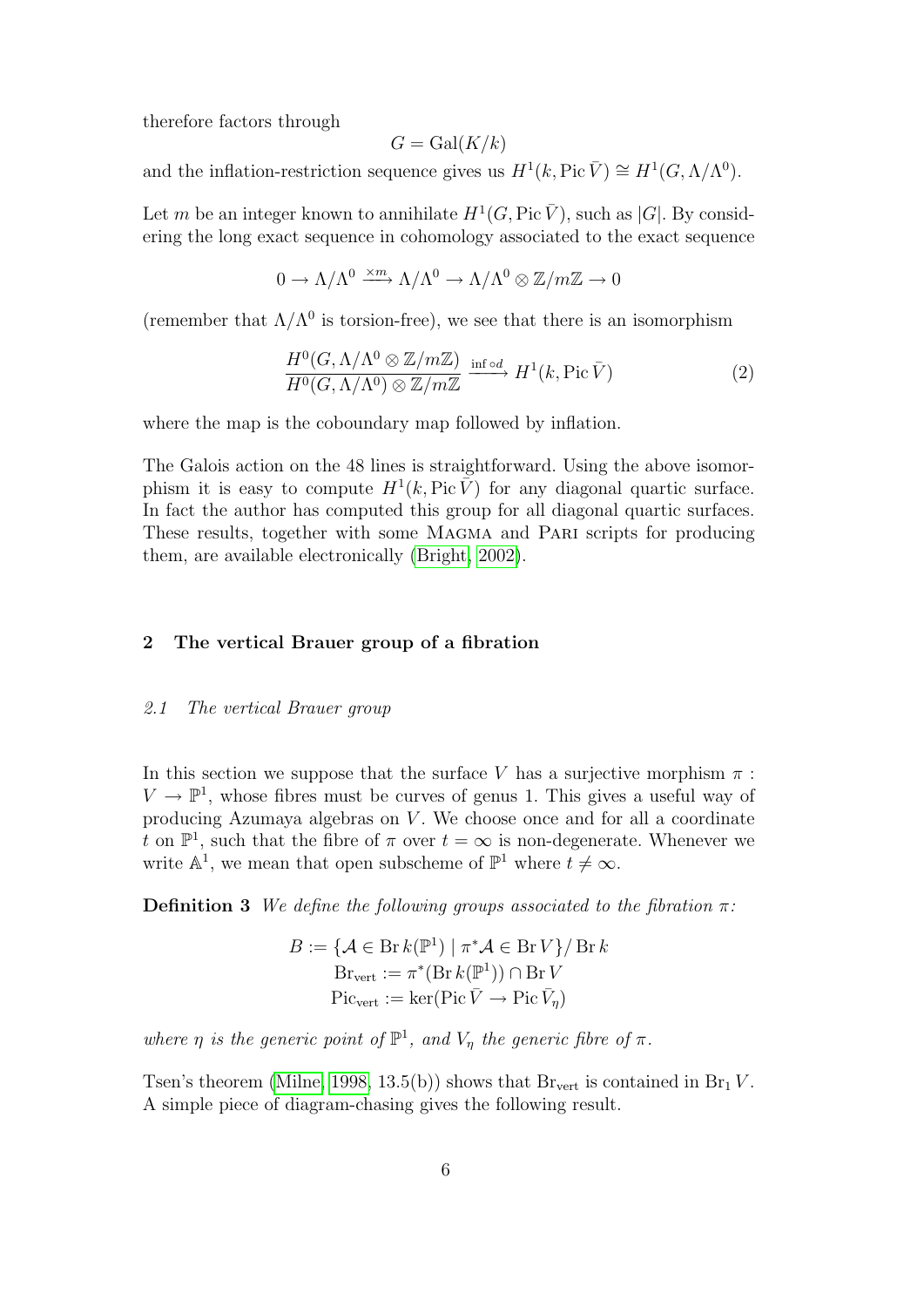**Proposition 4** There is an isomorphism  $B \cong H^1(k, Pic_{vert})$ , such that the diagram



 $commutes. \quad \Box$ 

If we can compute Picvert, then Proposition 4 allows us to find out how much of  $Br_1 V/Br k$  comes from the  $Br_{vert}$  without having to compute with elements of the Brauer group. In general, finding a generating set for  $Pic_{vert}$  is not totally straightforward. Such a generating set is given by the irreducible components of the singular fibres of  $\pi$ , as described by [Shioda](#page-19-11) [\(1972\)](#page-19-11). The procedure of Section 1.3 gives us  $H^1(k, Pic\bar{V})$  in terms of the straight lines  $L_{mn}^{pqr}$ . In order to compute  $H^1(k, Pic_{vert})$  compatibly with this, we need to know a sum of classes of straight lines which is equal to the class in  $Pic V$  of each irreducible component of each singular fibre. However, it is possible to find these without ever knowing explicitly what the singular fibres are, as follows.

- Each component of a singular fibre is a rational curve, of self-intersection −2; and the degree (that is, intersection number with a plane section) of a component is bounded by the degree of a general fibre of  $\pi$ , which is easily found from any explicit formula for  $\pi$ .
- There exist only finitely many divisor classes of a given self-intersection and bounded degree, and when the degree is reasonably small they may easily be listed.
- Any component of a fibre has intersection number 0 with the class of a fibre; this condition rules out any rational curves which are transverse to the fibration.
- Each fibre is connected; this means that, by considering the intersection numbers of the rational curves we find, we can partition them into possible fibres.

In this way it is possible to find a generating set for  $Pic_{vert}$ .

# 2.2 Structure of the vertical Brauer group

To compute the Brauer–Manin obstruction coming from  $\rm Br_{vert}$ , we want to write down elements of B.

**Lemma 5** For any closed point P of  $\mathbb{A}^1$ , identify the residue field  $k(P)$  with  $k[t]/F(t)$ , where  $F = N_{k(P)/k}(t - t_P)$  is the monic irreducible polynomial generating the maximal ideal associated to P. When  $c \in H^1(\ell, \mathbb{Q}/\mathbb{Z})$  and  $f \in \ell(t)$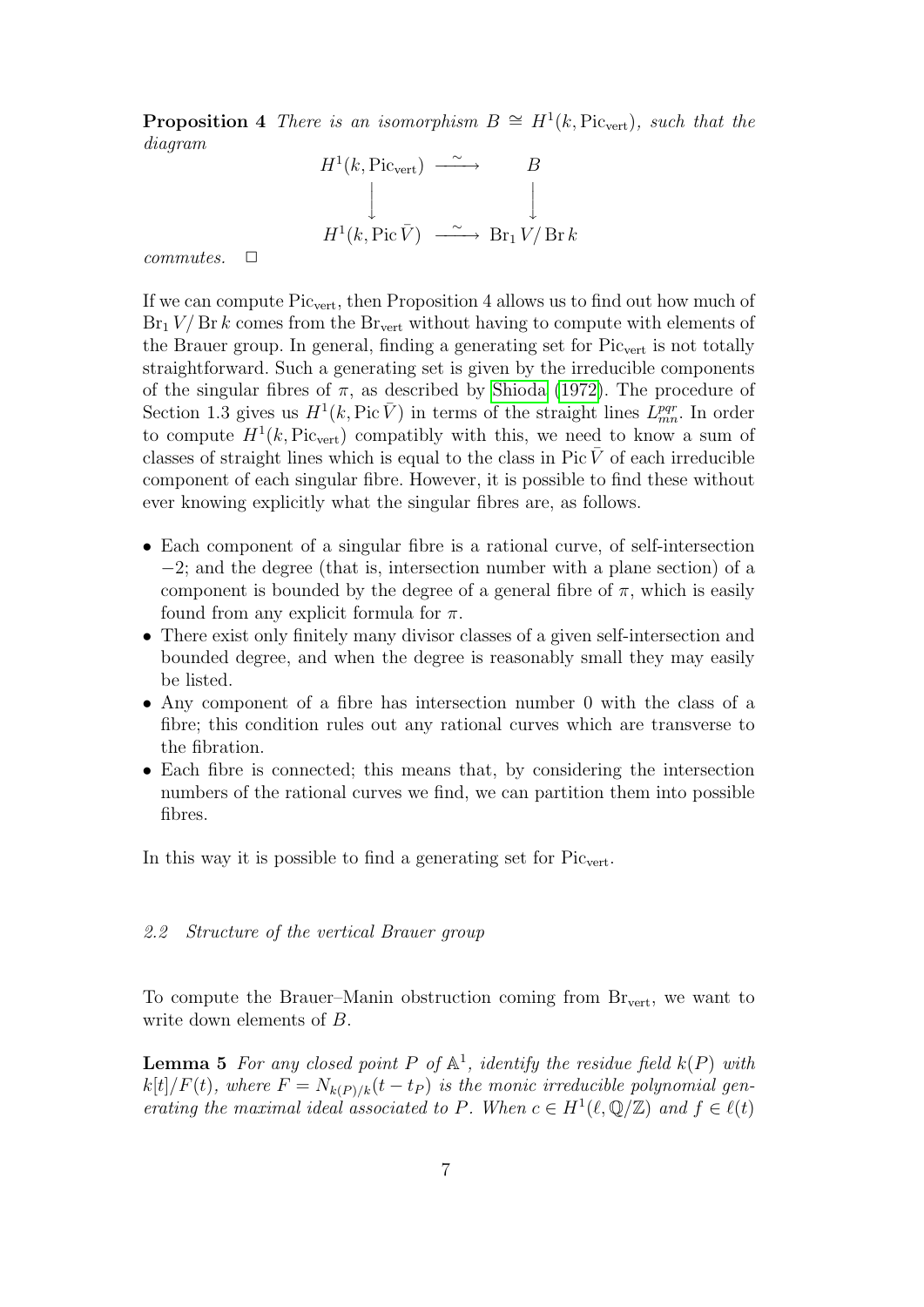for some field  $\ell$ , let  $(c, f)$  denote the algebra in  $Br \ell(t)$  associated to the 2cocycle  $f \cup dc$ .

Any element A of  $Br k(\mathbb{P}^1)$  may be written uniquely as

$$
\mathcal{A} = \sum_{P} \text{cores}_{k(P)/k}(c_P, t - t_P) + \alpha \tag{3}
$$

where the sum is over finitely many distinct closed points P of  $\mathbb{P}^1$ ;  $c_P$  lies in  $H^1(k(P), \mathbb{Q}/\mathbb{Z})$ ; and  $\alpha$  lies in Brk.

**PROOF.** Colliot-Thélène and Swinnerton-Dyer [\(1994,](#page-19-12) Proposition 1.2.1).  $\Box$ 

The following description of which of these algebras lift to Azumaya algebras on  $V$  is stated by [Swinnerton-Dyer](#page-19-3)  $(2000)$ .

**Proposition 6** The algebra  $\mathcal A$  described in (3) lies in  $B$  if and only if the following two conditions hold:

- (1)  $\sum_P \text{cores}_{k(P)/k}(c_P) = 0$  in  $H^1(k, \mathbb{Q}/\mathbb{Z});$
- (2) for each P,  $res_{\ell/k(P)}(c_P) = 0$  whenever  $\ell$  is the least field of definition of an irreducible component of the fibre  $\pi^{-1}P$ .  $\Box$

Note that condition 2 of the proposition shows that non-trivial Azumaya algebras are only obtained by taking the points  $P$  to lie below geometrically reducible fibres of  $\pi$ . Therefore there are, up to elements of Br k, only finitely many classes of Azumaya algebras arising by this method: at each of the finitely many geometrically reducible fibres of  $\pi$ , the group

$$
\ker\left(H^1(k(P), \mathbb{Q}/\mathbb{Z}) \to H^1(\ell, \mathbb{Q}/\mathbb{Z})\right) = H^1(\ell/k(P), \mathbb{Q}/\mathbb{Z})
$$

is finite.

#### 2.3 Example

#### 2.3.1 A surface and a fibration

We consider the diagonal quartic surface  $V$  defined by

$$
X_0^4 + X_1^4 = 6X_2^4 + 12X_3^4. \tag{4}
$$

It is easily checked with MAGMA, using routines by Nils Bruin, that the surface has points everywhere locally. A search using an algorithm described by [Bern](#page-18-4)[stein](#page-18-4) [\(2001\)](#page-18-4) finds that there are no global solutions with the  $|X_i|$  less than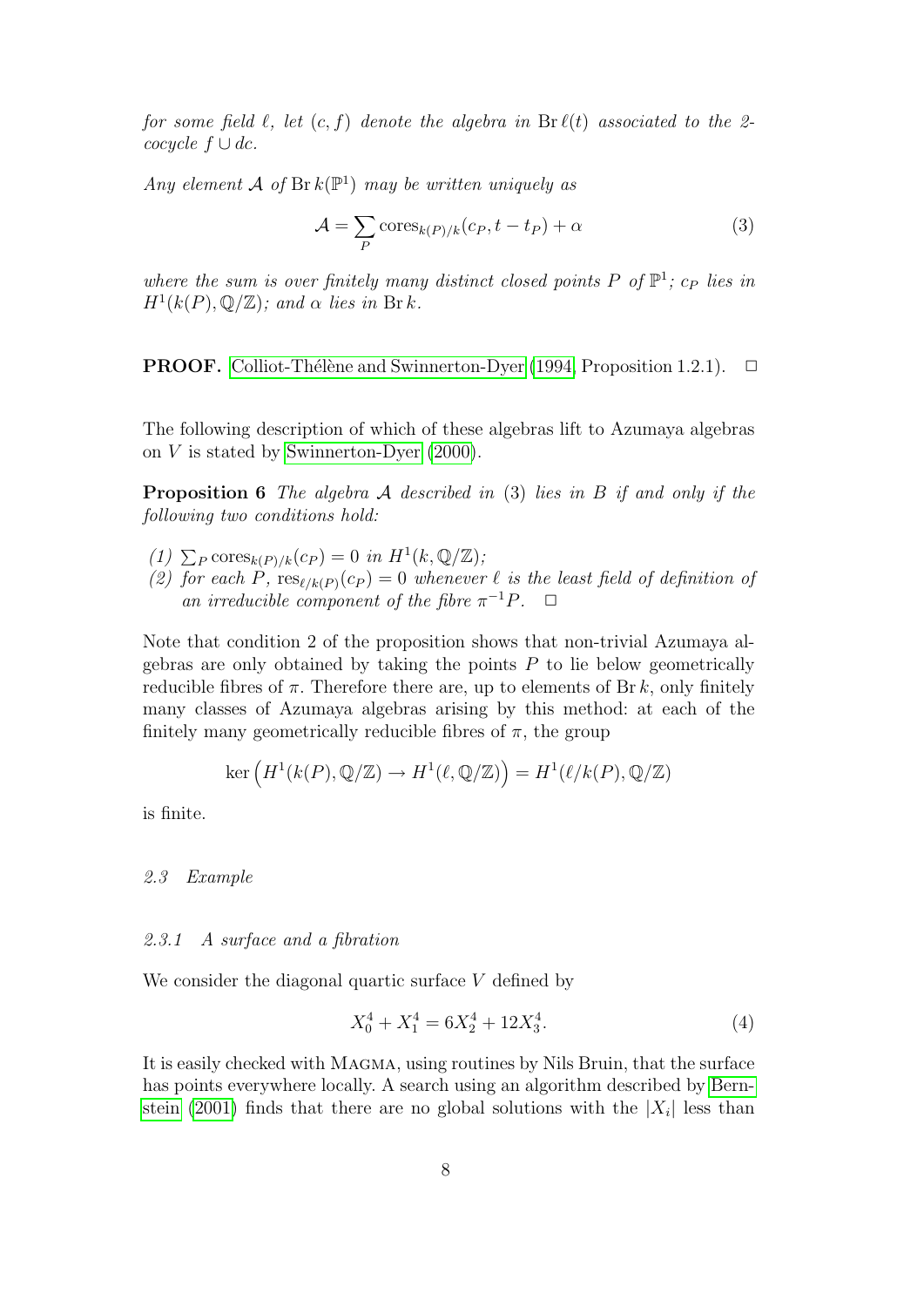10<sup>4</sup> . The 48 straight lines on this surface are defined over the field

$$
L = \mathbb{Q}(\epsilon, \sqrt[4]{2}, \sqrt[4]{3})
$$

of degree 32 over  $\mathbb{O}$ . (Here  $\epsilon$  denotes, as always, a primitive eighth root of unity.) Looking at the Galois action on the lines shows that  $Pic V$  is free of rank 2, generated by the classes of a plane section and of the divisor

$$
F = L_{11}^{123} + L_{15}^{123} + L_{31}^{123} + L_{35}^{123}.
$$

While the class of F is defined over  $\mathbb Q$  and contains a divisor defined over  $\mathbb Q$ , the divisor F itself is defined only over  $K = \mathbb{Q}(\sqrt{-2})$ . We will write  $\sigma$  for the non-trivial automorphism of  $K/\mathbb{Q}$ . The conjugate over  $\mathbb Q$  of F is another divisor

$$
F^{\sigma} = L_{53}^{123} + L_{57}^{123} + L_{73}^{123} + L_{77}^{123}
$$

linearly equivalent to F. The individual straight lines involved are defined over imeariy e $\mathbb{Q}(i, \sqrt[4]{2}).$ 

The divisor  $F$  has self-intersection 0 and hence arithmetic genus 1; therefore the linear system |F| defines a fibration  $\pi: V \to \mathbb{P}^1$  whose generic fibre is a curve of genus 1. Although it would be possible to compute an equation, defined over  $\mathbb Q$ , for this fibration, it will not be necessary. The morphism  $\pi$  is defined only up to an automorphism over  $\mathbb Q$  of  $\mathbb P^1$ ; we will later find a fibre of  $\pi$  defined over  $\mathbb Q$  and choose this to be the fibre at infinity.

As described in Section 1.3, we can compute  $H^1(\mathbb{Q}, \text{Pic }\bar{V})$ . Using MAGMA and the routines available at [Bright](#page-18-1) [\(2002\)](#page-18-1), we find that it is of order 2:

```
Magma V2.10-8 Tue Oct 14 2003 15:29:43 on kiwi
Type ? for help. Type <Ctrl>-D to quit.
> load "quartic";
Loading "quartic"
> V := DiagonalQuarticSurface([1,1,-6,-12]);
> V;
Scheme over Rational Field defined by
X0^4 + X1^4 - 6*X2^4 - 12*X3^4
> H1Pic(V);
Full Quotient RSpace of degree 1 over Integer Ring
Column moduli:
[ 2 ]
```
Thus  $Br_1 V/Br k$  is also of order 2. It would be possible to work out the singular fibres of the fibration and hence the associated  $Pic_{vert}$ , and then to show that the non-trivial element of  $Br_1 V/Br k$  lies in the image of  $Br_{vert}$ ; but this is unnecessary, as any non-trivial Azumaya algebra which we produce with the help of Proposition 6 must lie in the unique non-trivial class of Azumaya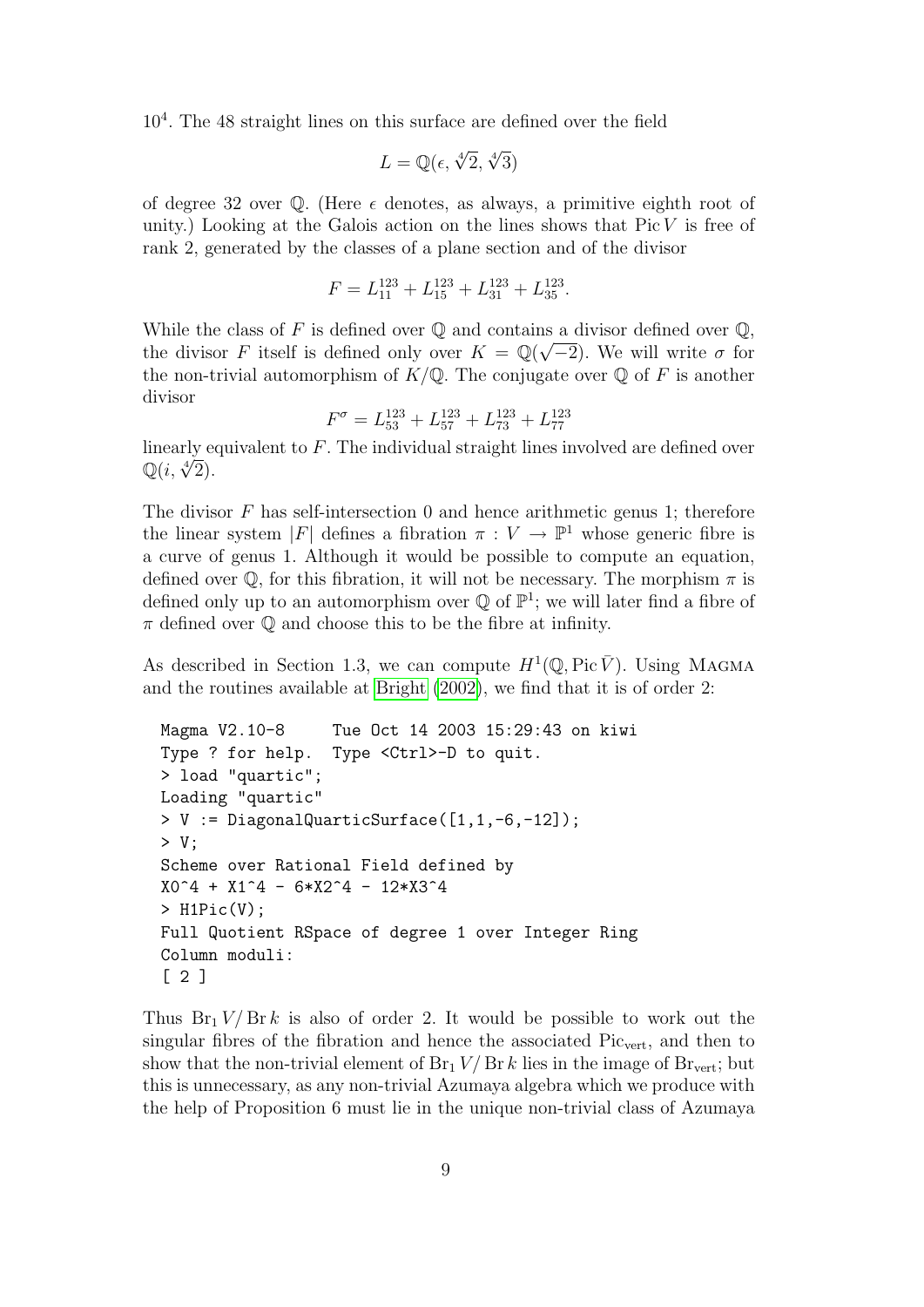algebras.

#### 2.3.2 An Azumaya algebra

We will now use Proposition 6 to write down an Azumaya algebra on V arising from the fibration described above. As we already know that  $F$  is one geometrically reducible fibre of the fibration, we will try to find an Azumaya algebra without having to compute all the singular fibres.

**Lemma 7** Let g be a function on V, defined over K, with divisor  $(g)$  =  $F - F_{\infty}$ , where  $F_{\infty}$  is a geometrically irreducible closed curve defined over Q. Then the quaternion algebra  $A = (-1, N_{K/\mathbb{Q}}g)$  is Azumaya on V.

**PROOF.** Choose the fibration  $\pi$  so that  $F_{\infty}$  lies above the point at infinity, that is,  $\pi^* \infty = F_{\infty}$ . Let P be the closed point of  $\mathbb{A}^1_{\mathbb{Q}}$  over which the two fibres F and  $F^{\sigma}$  lie; so  $\pi^*P = F + F^{\sigma}$  and  $k(P) = K$ . Then g is, up to a constant multiple, equal to  $\pi^*(t - t_P)$ . We have

$$
\mathrm{cores}_{k(P)/\mathbb{Q}}(-1,g)=(-1,N_{K/\mathbb{Q}}g)=\mathcal{A}
$$

as the quadratic character on  $K^{\times}$  associated to  $-1$  comes by restriction from  $\mathbb{Q}^{\times}$ . All we must check are the conditions of Proposition 6. Condition 1 is satisfied because  $N_{K/\mathbb{Q}}(-1)$  is a square. Condition 2 is satisfied because the sausited because  $N_{K/\mathbb{Q}}(-1)$  is a square. Condition 2 is sausited because the<br>least field of definition of each irreducible component of F or  $F^{\sigma}$  is  $\mathbb{Q}(i, \sqrt[4]{-2})$ , in which  $-1$  is a square.  $□$ 

The function

$$
f(X_0, X_1, X_2, X_3) = \frac{X_0^2 - \sqrt{-2}X_0X_1 - X_1^2}{X_2^2 + \sqrt{-2}X_3^2}
$$

is found to have divisor  $F - F^{\sigma}$ . Therefore the map from V to  $\mathbb{P}^1$ , defined over K by f, differs from  $\pi$  by an automorphism of  $\mathbb{P}^1$  over K. Note also the following property of f: that  $f^{\sigma}$  has a zero at  $F^{\sigma}$  and a pole at F; and therefore  $N_{K/\mathbb{Q}}f = ff^{\sigma}$  is a constant function. In fact,

$$
N_{K/\mathbb{Q}}f = \frac{X_0^4 + X_1^4}{X_2^4 + 2X_3^4} = 6.
$$
\n(5)

Suppose we can find a  $c \in K$  such that the fibre  $\{f = c\}$  is defined over  $\mathbb{Q}$ and geometrically irreducible; then we can take

$$
g = \frac{f}{f - c}
$$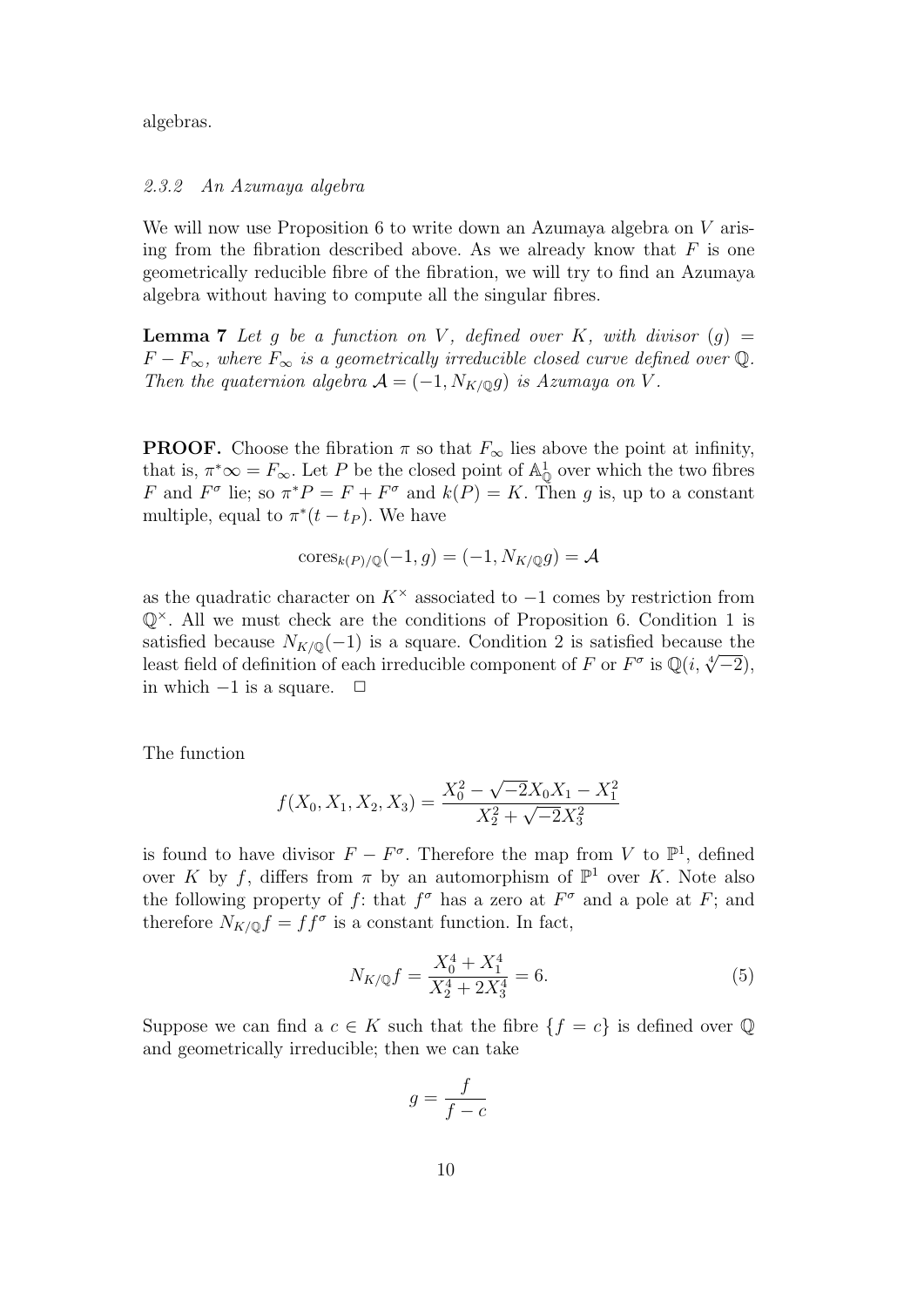to satisfy the requirements of Lemma 7.

**Lemma 8** The fibre  $\{f = c\}$  is defined over Q if and only if  $N_{K/\mathbb{Q}}(c) = 6$ .

**PROOF.** The conjugate fibre to  $\{f = c\}$  is defined by the equation  $f^{\sigma} = c^{\sigma}$ ; by (5) this is equivalent to  $f = 6/c^{\sigma}$ . The fibre is defined over Q if and only if the two equations define the same fibre, that is,  $c = 6/c^{\sigma}$ .  $\Box$ 

We will take

$$
c = 2 - \sqrt{-2}.
$$

The fibre over c is defined over  $\mathbb{Q}$ , and is easily checked to be non-singular. Following Lemma 7, we define

$$
G = N_{K/\mathbb{Q}} \left( \frac{f}{f - c} \right)
$$
  
= 
$$
\frac{X_0^4 + X_1^4}{2(X_0^4 + X_1^4) - 4(X_2^2 + X_3^2)(X_0^2 - X_1^2) - 4(X_2^2 - 2X_3^2)X_0X_1}
$$

and then  $A = (-1, G)$  is an Azumaya algebra on V.

#### 2.3.3 Computing the obstruction

To compute the Brauer–Manin obstruction on  $V$ , we must calculate the value of

$$
\sum_{v} \text{inv}_{v} \mathcal{A}(x_{v})
$$

for each adèlic point  $(x_v)$  in  $V(\mathbb{A}_{\mathbb{Q}})$ . This task is made easier by several facts:

- The function inv<sub>v</sub>  $\mathcal{A}(x_v)$  is continuous, hence locally constant, on  $V(\mathbb{Q}_v)$  for each v.
- The support of  $(G)$  (and, indeed, of any divisor) is closed in each  $V(\mathbb{Q}_v)$ , under the appropriate complete (real or  $p$ -adic) topology (see Colliot-Thélène [et al., 1980,](#page-18-5) Lemma 3.1.2). It is therefore unnecessary to evaluate the local invariants along zeros or poles of G.
- At finite primes v where both the variety V and the algebra  $A$  extend to  $\mathbb{Z}_v$ , the function inv<sub>v</sub>  $\mathcal{A}(x_v)$  is zero (see [Skorobogatov, 2001,](#page-19-6) p. 101).

We must therefore evaluate inv<sub>v</sub>  $\mathcal{A}(x_v)$  at  $v = 2, 3$  and at the infinite prime.

On R, the algebra  $\mathcal{A} = (-1, G)$  is trivial where G is positive, and non-trivial where G is negative. Now G has no zeros in  $V(\mathbb{R})$ , and a double pole along a curve of genus 1; therefore  $G$  is either everywhere positive or everywhere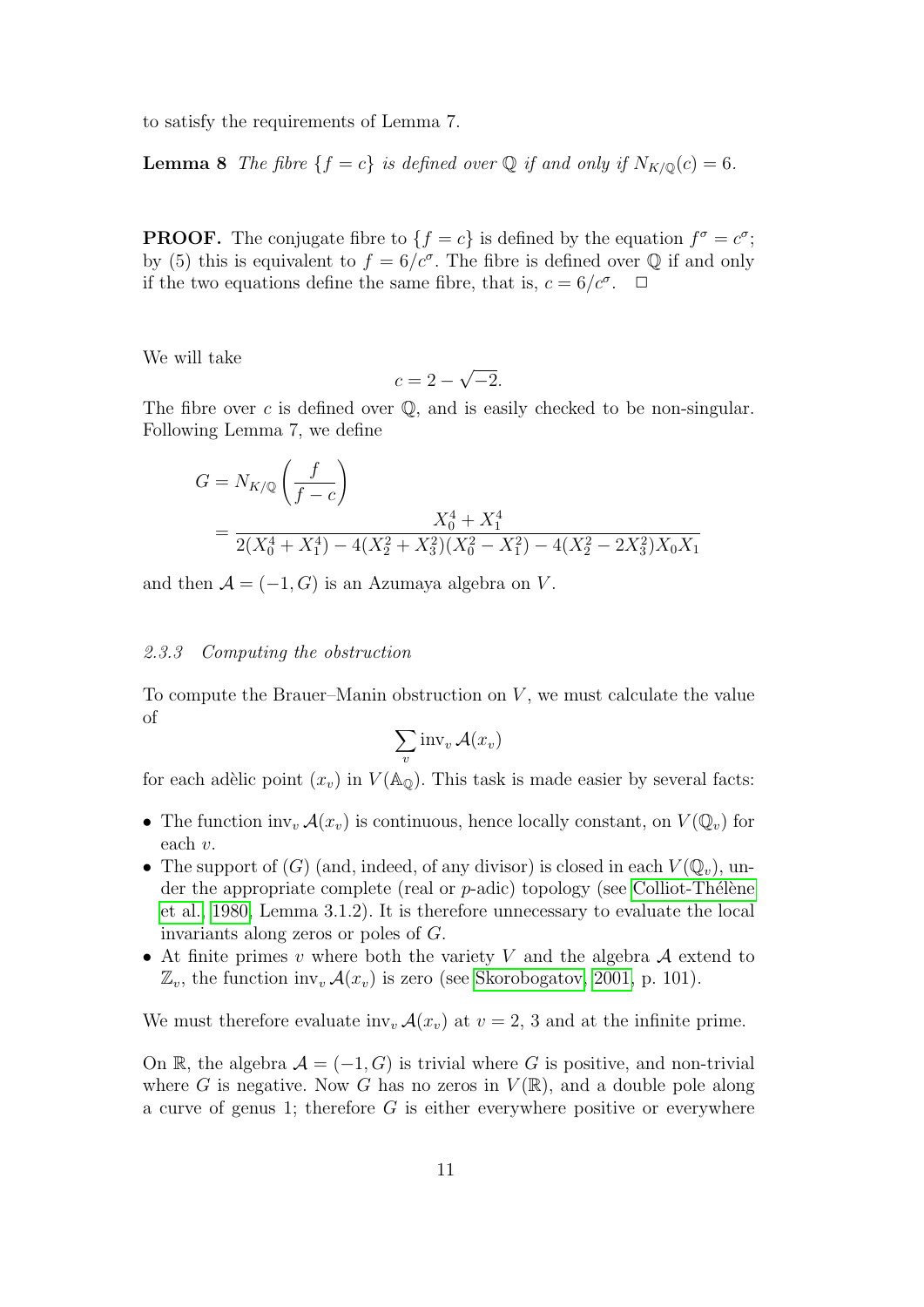negative. Evaluating G at any one point of  $V(\mathbb{R})$  gives a positive value; hence the local invariant is everywhere zero on  $V(\mathbb{R})$ .

Over  $\mathbb{Q}_3$ , we ask MAGMA to compute the kernel of the local restriction map  $H^1(\mathbb{Q}, \text{Pic }\bar{V}) \to H^1(\mathbb{Q}_3, \text{Pic }\bar{V})$ :

> RestrictionKernel(V,3); Full Quotient RSpace of degree 1 over Integer Ring Column moduli: [ 2 ]

This computation involves finding the decomposition group at 3, and then using Derek Holt's group cohomology functions to realise the restriction map. The necessary code can be found at [Bright](#page-18-1) [\(2002\)](#page-18-1). It turns out that the restriction map is the zero map; so any Azumaya algebra on V over  $\mathbb{Q}_3$  is equivalent to a constant algebra over  $\mathbb{Q}_3$ . We therefore only need to evaluate  $(-1, G)$  at one point of  $V(\mathbb{Q}_3)$  to discover that the invariant is everywhere equal to 0.

On  $\mathbb{Q}_2$ , we must work a little harder. Looking modulo 16 shows that every primitive solution of (4) in  $\mathbb{Z}_2$  must have all the  $X_i$  units. Hensel's Lemma then shows that any such solution is equivalent, modulo  $2<sup>5</sup>$ , to an integer point with

$$
X_0^4 + X_1^4 \equiv 6X_2^4 + 12X_3^4 \pmod{2^7}.
$$
 (6)

Modulo squares, G is equal to

$$
(X_0^4 + X_1^4) \left( 2(X_0^4 + X_1^4) - 4(X_2^2 + X_3^2)(X_0^2 - X_1^2) - 4(X_2^2 - 2X_3^2)X_0X_1 \right) (7)
$$

and knowing the  $X_i$  modulo  $2^5$  gives the value of (7) modulo  $2^8$ . We list the odd  $(X_i)$  modulo  $2^5$  satisfying (6) and evaluate (7) at each such point; it turns out that the value of G is always either 96 or 176 modulo  $2^8$ . In either case, the formula for the Hilbert symbol given in [Serre](#page-19-13) [\(1973,](#page-19-13) Chapter III, 1.2, Theorem 1) shows that the local invariant is  $\frac{1}{2}$ .

Combining these calculations shows that

$$
\sum_{v} \text{inv}_{v} \mathcal{A}(x_{v}) = \frac{1}{2}
$$

for all points  $(x_v) \in V(\mathbb{A}_{\mathbb{Q}})$ . Therefore there is a Brauer–Manin obstruction to the existence of rational points on  $V$ , and so there are no rational solutions to (4).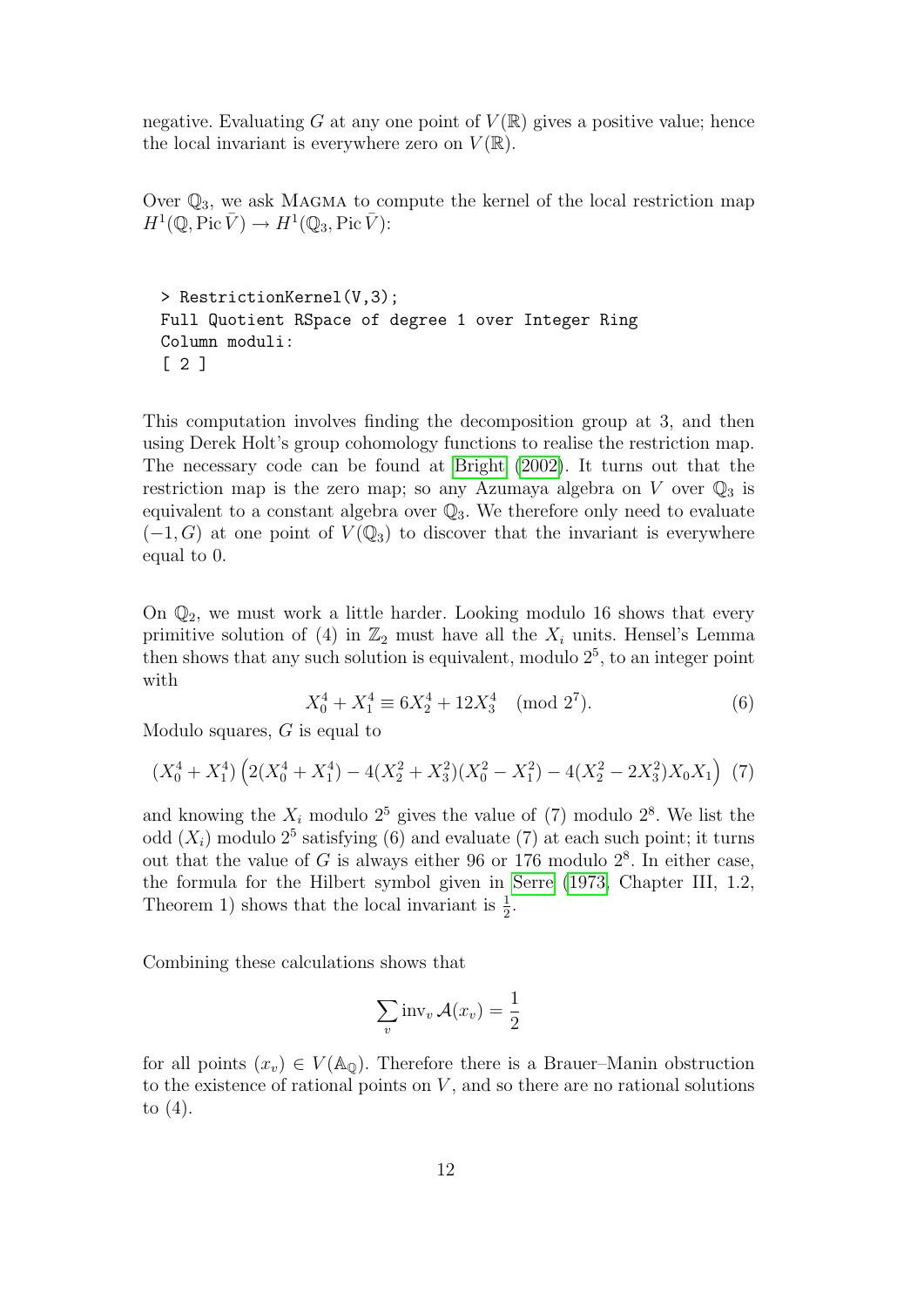#### 3 Cyclic algebras

In this section we look at another class of Azumaya algebras on a surface V which are often straightforward to find, that is, cyclic Azumaya algebras.

#### 3.1 Background

The following well-known proposition is a straightforward generalisation of the Lemma 11 stated by [Swinnerton-Dyer](#page-19-3) [\(2000\)](#page-19-3).

**Proposition 9** Let  $\mathcal{A} = (K/k, f)$  be a cyclic algebra on V, where K is a cyclic extension of the base field k and f is some rational function in  $k(V)$ . Then A is Azumaya if and only if the divisor  $(f)$  is the norm of some divisor D defined over  $K$ . If moreover we assume that  $V$  has points in every completion of k, then  $A$  is equivalent to a constant algebra if and only if we can take  $D$ to be principal.  $\Box$ 

In the examples which follow, we will never need to compute the element of  $H^1(k, Pic\overline{V})$  corresponding to a cyclic algebra: the mere fact of being nontrivial gives it away. In more complex examples, though, this may be useful and we include it here for completeness.

**Proposition 10** Let  $A = (K/k, f)$  be a cyclic Azumaya algebra on V, with  $(f) = N_{K/k}D$  for some divisor D defined over K. Let  $\alpha$  be the 1-cocycle with values in Pic  $V_K$  defined by

$$
\alpha(1) = 0
$$

$$
\alpha(\sigma^r) = \sum_{i=0}^{r-1} \sigma^i D
$$

where  $\sigma$  is an (implicitly fixed) generator of Gal(K/k). Then the class  $\inf_{\bar{k}/K} \alpha$ in  $H^1(k, \text{Pic }\overline{V})$  corresponds to the class of A in  $\text{Br}_1 V/\text{Br } k$ , under the isomorphism descibed in Proposition 1.

PROOF. Using the convention that an empty sum is 0, we work through the isomorphisms described in Proposition 1. Considering  $\alpha$  as a 1-cocycle with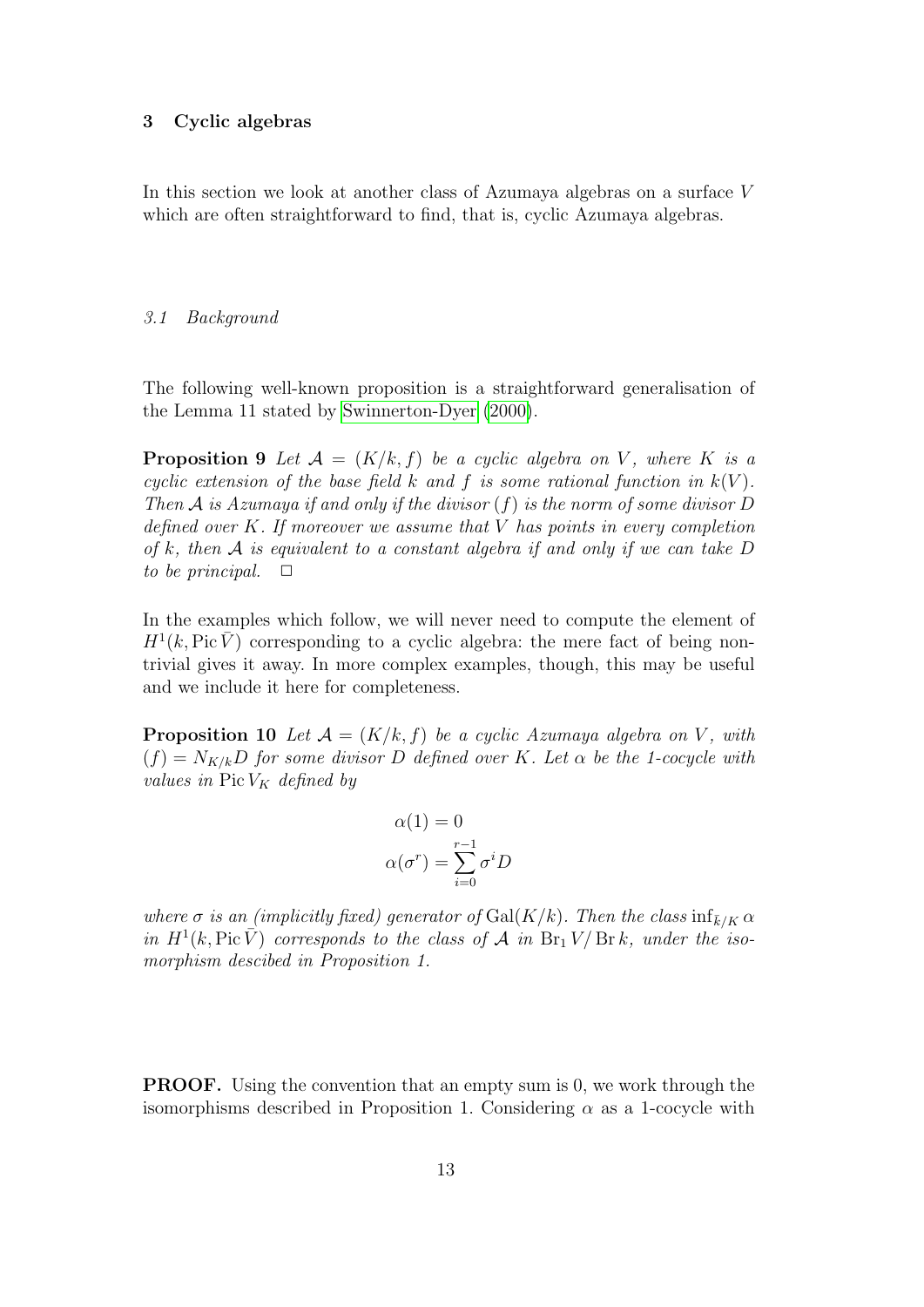values in Div  $V_K$ , its coboundary is given by

$$
d\alpha(\sigma^r, \sigma^s) = \sum_{i=0}^{r+s-1} \sigma^i D - \sum_{i=0}^{((r+s) \mod n)-1} \sigma^i D
$$

$$
= \begin{cases} 0 & r+s < n \\ N_{K/k}D = (f) & r+s \ge n. \end{cases}
$$

This is indeed the image of  $(K/k, f)$  in  $H^2(k, \text{Prin } V_K)$ .  $\Box$ 

#### 3.2 Example

The example of Section 2.3 describes a cyclic algebra: there, the algebra produced was split by the extension  $\mathbb{Q}(i)$ . The function G had divisor  $F + F^{\sigma}$  –  $2F_{\infty}$ , which is easily shown to be the norm from  $\mathbb{Q}(i)$  to  $\mathbb{Q}$  of the divisor

$$
L_{11}^{123} + L_{15}^{123} + L_{53}^{123} + L_{57}^{123} - F_{\infty}
$$

and so  $(-1, G)$  is Azumaya.

#### 3.3 Example

In this section we will describe another example, where the surface has no fibrations in curves of genus 1 defined over Q. The approach used is a general one which extends to other similar cases. In this example, we will show that there is no algebraic Brauer–Manin obstruction on the chosen surface. The surface  $V$  this time is given by

$$
7X_0^4 + 15X_1^4 = 2X_2^4 + 6X_3^4. \tag{8}
$$

This diagonal quartic surface shows the "most general" possible Galois module structure on the 48 straight lines: that is, the least common field of definition of the lines, √4 √4

$$
\mathbb{Q}(\epsilon, \sqrt[4]{15 \times 7}, \sqrt[4]{2 \times 7}, \sqrt[4]{6 \times 7}),
$$

is as large as it can be, of degree 256 over  $\mathbb Q$ . The cohomology computations described earlier show that  $Pic V = H^{0}(\mathbb{Q}, Pic \overline{V})$  is of rank 1, generated by the class  $\Pi$  of a plane section; and  $Br_1 V/Br k$  is again of order 2. A computer search reveals that there are no integer solutions with the  $|X_i|$  less than  $10^4$ .

We will use a fibration of  $V$  in curves of genus 1, defined over a quadratic extension  $K$  of  $\mathbb{Q}$ , to find a divisor  $F$  whose norm is linearly equivalent to twice a plane section. This will allow us to construct a function  $f$  satisfying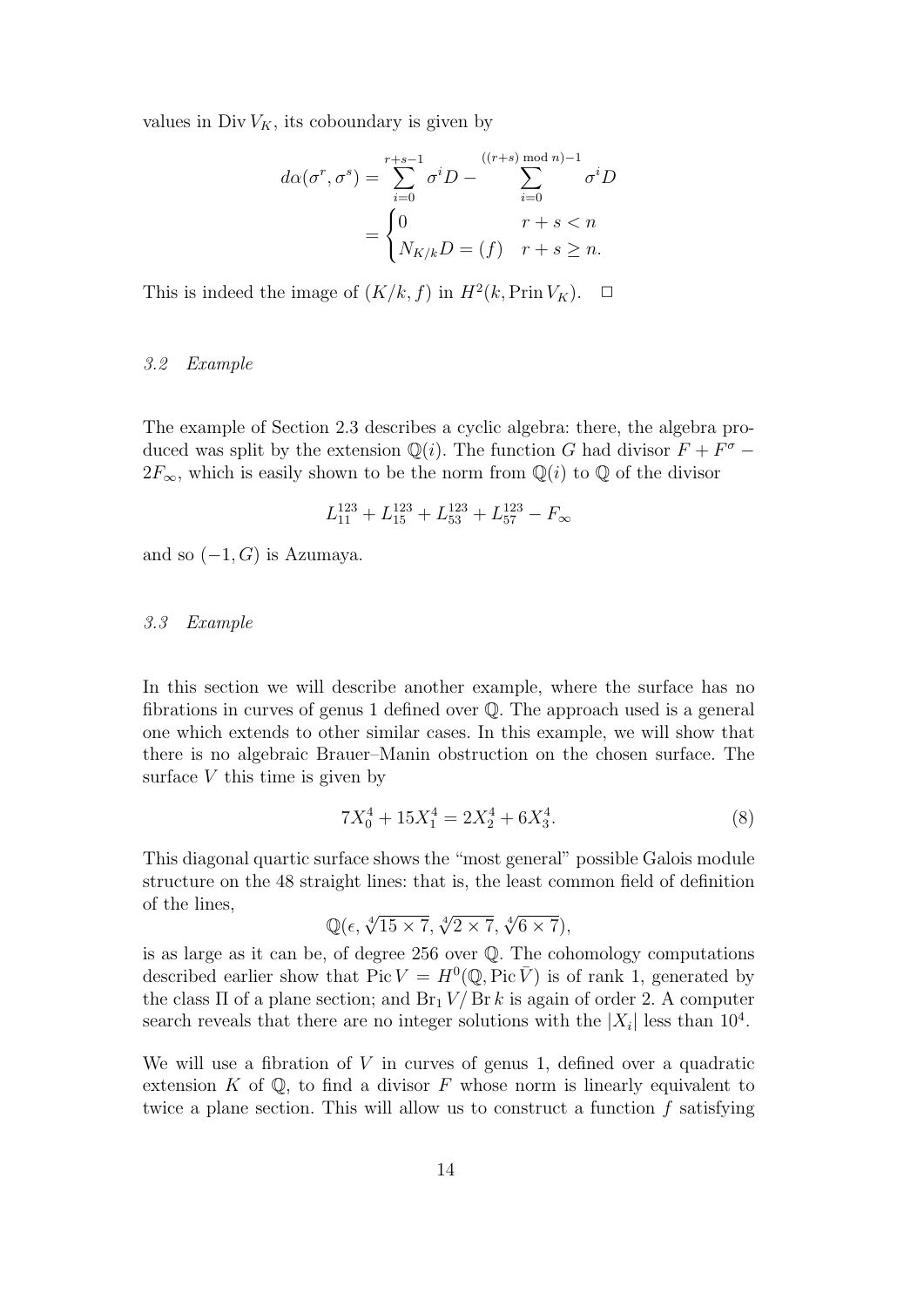the conditions described in Proposition 9, and hence an Azumaya algebra.

#### 3.3.1 A useful fibration

There are no fibrations from V to  $\mathbb{P}^1$  defined over  $\mathbb{Q}$ , for there are no divisors over Q which could be fibres of such a fibration. However, [Swinnerton-Dyer](#page-19-3) [\(2000\)](#page-19-3) describes two conjugate fibrations which are defined over

$$
K = \mathbb{Q}(\sqrt{7 \times 15 \times 2 \times 6}) = \mathbb{Q}(\sqrt{35}).
$$

We will not reproduce the details of the geometry of these fibrations here, but will describe as much as is necessary for this example. The recipe given for finding such fibrations is as follows. Let

$$
(a_0, a_1, a_2, a_3) = (7, 15, -2, -6)
$$

be the coefficients in the equation of the surface  $V$ .

**Lemma 11** Let  $\theta$ ,  $r_1$ ,  $r_2$ ,  $r_3$  be elements of K such that

$$
a_1r_1^2 + a_2r_2^2 + a_3r_3^2 = 0, \qquad \theta^2 = a_0a_1a_2a_3.
$$

Define polynomials  $A, B, C, D$  by

$$
A = \theta r_2 X_0^2 + a_1 a_3 (r_3 X_1^2 - r_1 X_3^2)
$$
  
\n
$$
B = \theta r_3 X_0^2 - a_1 a_2 (r_2 X_1^2 + r_1 X_2^2)
$$
  
\n
$$
C = a_3 \theta r_3 X_0^2 - a_1 a_2 a_3 (r_2 X_1^2 - r_1 X_2^2)
$$
  
\n
$$
D = -a_2 \theta r_2 X_0^2 - a_1 a_2 a_3 (r_3 X_1^2 + r_1 X_3^2),
$$

then the original equation  $(8)$  factorises over K as

$$
A(X_0, X_1, X_2, X_3)D(X_0, X_1, X_2, X_3)
$$
  
=  $B(X_0, X_1, X_2, X_3)C(X_0, X_1, X_2, X_3).$ 

The two morphisms  $\pi_i: V \to \mathbb{P}^1$  given by

$$
\pi_1 = (A : B) = (C : D)
$$
  

$$
\pi_2 = (A : C) = (B : D)
$$

are fibrations whose fibres are curves of genus 1. The classes in  $Pic V_K$  of the fibres of  $\pi_1$  and  $\pi_2$  respectively are conjugate over Q, and the sum of these two classes is equal to twice the class of a plane section.

**PROOF.** See [Swinnerton-Dyer](#page-19-3)  $(2000)$ .  $\Box$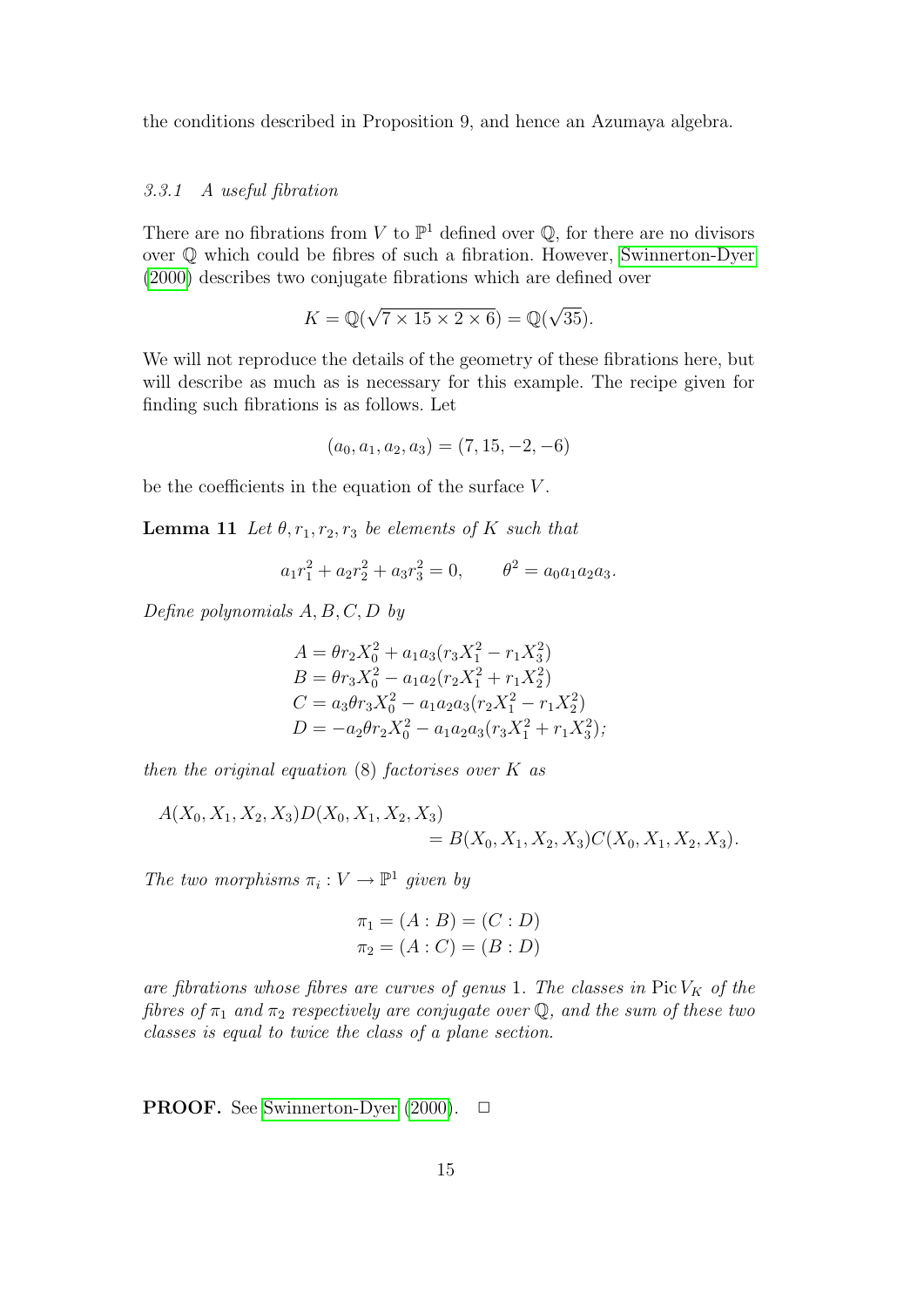If we write  $(A)$  for the divisor of zeros of the polynomial A, and so on, then

$$
(A) = F_1 + F_2 \qquad (B) = F'_1 + F_2
$$
  
\n
$$
(C) = F_1 + F'_2 \qquad (D) = F'_1 + F'_2
$$
\n(9)

where  $F_1$  and  $F'_1$  are two fibres of  $\pi_1$ , each defined over K, and similarly  $F_2$ and  $F_2'$  are two fibres of  $\pi_2$ .

Now consider the divisor  $F_1^{\sigma}$ , where  $\sigma$  is the non-trivial element of  $Gal(K/\mathbb{Q})$ . This is a smooth curve lying in the class in Pic  $V_K$  of the fibres of  $\pi_2$ , and therefore is a fibre of  $\pi_2$ , defined by an equation  $B/D = c$  for some  $c \in K$ . To find c, it suffices to evaluate  $B/D$  at any point of  $F_1^{\sigma}$ . We first find a  $\overline{\mathbb{Q}}$ -valued point on  $F_1$ : such a point is a common zero of A and C. Rearranging the equation  $A = 0$  gives us  $X_3^2$  in terms of  $X_0$  and  $X_1$ ; similarly  $C = 0$  yields an expression for  $X_2^2$ . Setting  $X_0 = 0$  and  $X_1 = 1$  gives

$$
X_2^2 = \frac{r_2}{r_1} \qquad X_3^2 = \frac{r_3}{r_1}
$$

and, taking conjugates and substituting into  $B/D$ , we obtain

$$
c = \frac{B}{D}(F_1^{\sigma}) = \frac{r_1 r_2^{\sigma} + r_2 r_1^{\sigma}}{a_3 (r_1 r_3^{\sigma} + r_3 r_1^{\sigma})}.
$$
 (10)

Lemma 12 The function

$$
f = \frac{C}{X_0^2} \left(\frac{B}{D} - c\right) = \frac{A - cC}{X_0^2}
$$

has divisor  $N_{K/\mathbb{Q}}(F_1+D_0)$ , where  $D_0$  is the plane section divisor defined by  ${X_0 = 0}$ . The algebra

$$
\mathcal{A} = (K/\mathbb{Q}, f)
$$

is a non-trivial Azumaya algebra on V .

**PROOF.** The expression for  $(f)$  comes straight from  $(9)$  and  $(10)$ . Proposition 9 then shows that  $A$  is Azumaya. Proposition 10 and the isomorphism (2) show that it is non-trivial.  $\Box$ 

#### 3.3.2 Computing the obstruction

To compute the algebra described in Lemma 12, we follow Lemma 11 and find  $r_1$ ,  $r_2$  and  $r_3$  in  $\mathbb{Q}(\sqrt{35})$  satisfying

$$
15r_1^2 - 2r_2^2 - 6r_3^2 = 0.\t(11)
$$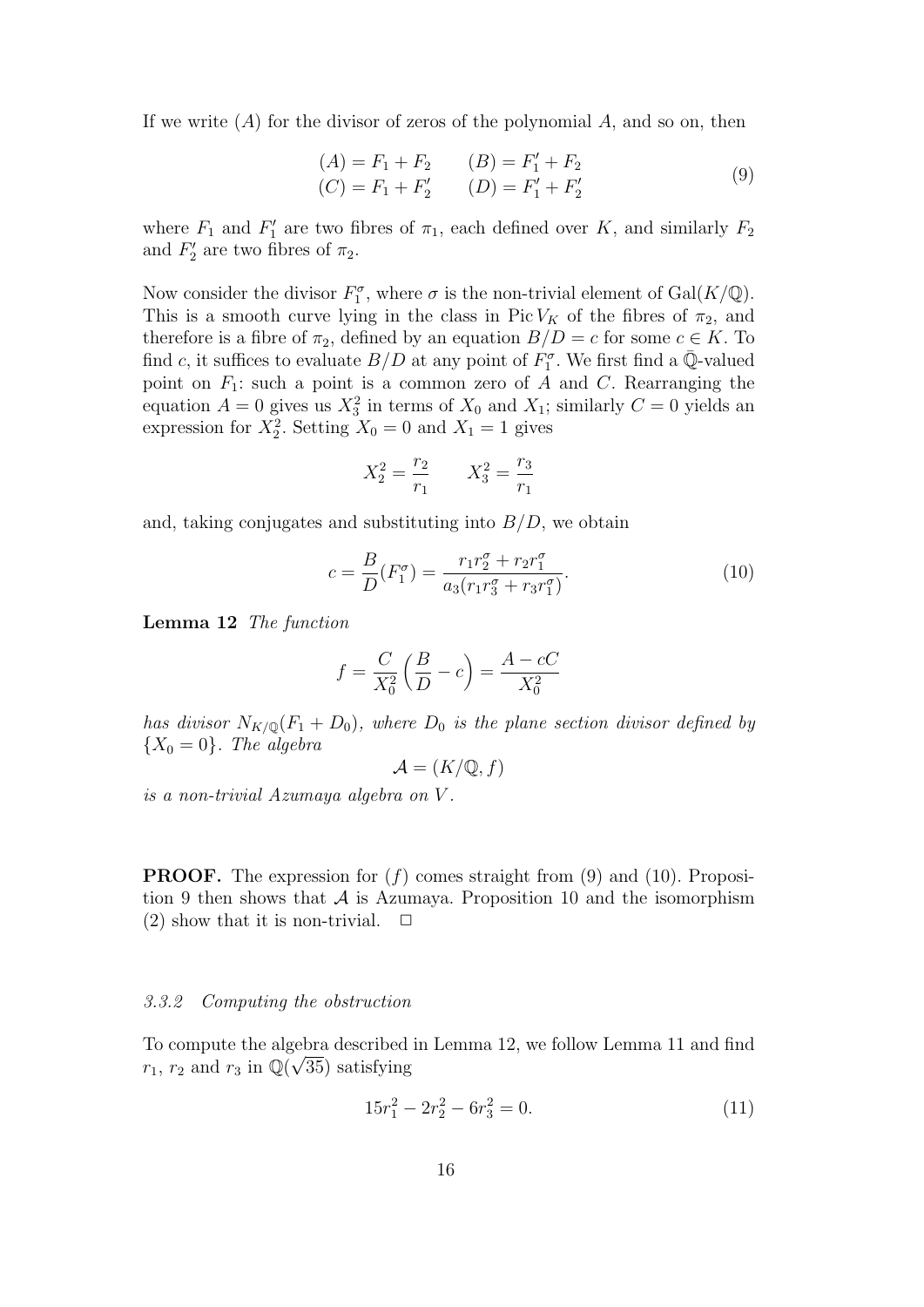This is not entirely straightforward. Such conic equations over the rational numbers have been well studied: Legendre famously described an algorithm for solving quadratic forms in three variables, and more recent work on efficient solution is described in [Cremona and Rusin](#page-19-14) [\(2003\)](#page-19-14). However, these methods run into problems when applied over a number field, as described in Simon's thesis [\(Simon, 1998\)](#page-19-15). In the present case, several steps of Legendre's descent technique reduce the equation (11) to

$$
x^2 - \omega y^2 = 3z^2
$$

where  $\omega = 6 + \sqrt{35}$  is a fundamental unit in K. Fortunately, this new equation succumbs to a computer search, and we deduce the solution

$$
(r_1, r_2, r_3) = (20 + 2\sqrt{35}, 15, 20 + 5\sqrt{35})
$$

to (11). Note the similarity to the example in Section 2.3, where finding the rational fibres of a fibration also involved solving a norm equation. Substituting these values into the expression in (10) gives  $c = -1$ . Lemma 12 produces, after removing a constant factor,

$$
f = \frac{7X_0^2 + 5X_1^2 - 4X_2^2 - 2X_3^2}{X_0^2} \tag{12}
$$

such that  $(35, f)$  is an Azumaya algebra on V.

We now show that there is no Brauer–Manin obstruction on V associated to the algebra A.

**Lemma 13** Let  $A$  be an element of the 2-torsion subgroup of  $\text{Br } V$ . Suppose that, for some place  $w$  of  $\mathbb{Q}$ , the local invariant function

 $inv_w \mathcal{A}(x_w)$ 

takes both values 0 and  $\frac{1}{2}$  for  $x_w$  in  $V(\mathbb{Q}_w)$ . Then there is no Brauer-Manin obstruction associated to A.

**PROOF.** Let  $(x_v)$  be a point of  $V(\mathbb{A}_{\mathbb{Q}})$ . Then  $\sum_v \text{inv}_v \mathcal{A}(x_v)$  is equal to either 0 or  $\frac{1}{2}$ . In the first case, this shows that there is no Brauer–Manin obstruction associated to A. In the second case, we replace  $x_w$  by  $x'_w$  so as to change the value of inv<sub>w</sub>  $\mathcal{A}(x_w)$  and make the sum equal 0.  $\Box$ 

In our example, looking at  $\mathbb{Q}_5$  shows that there is no Brauer–Manin obstruc-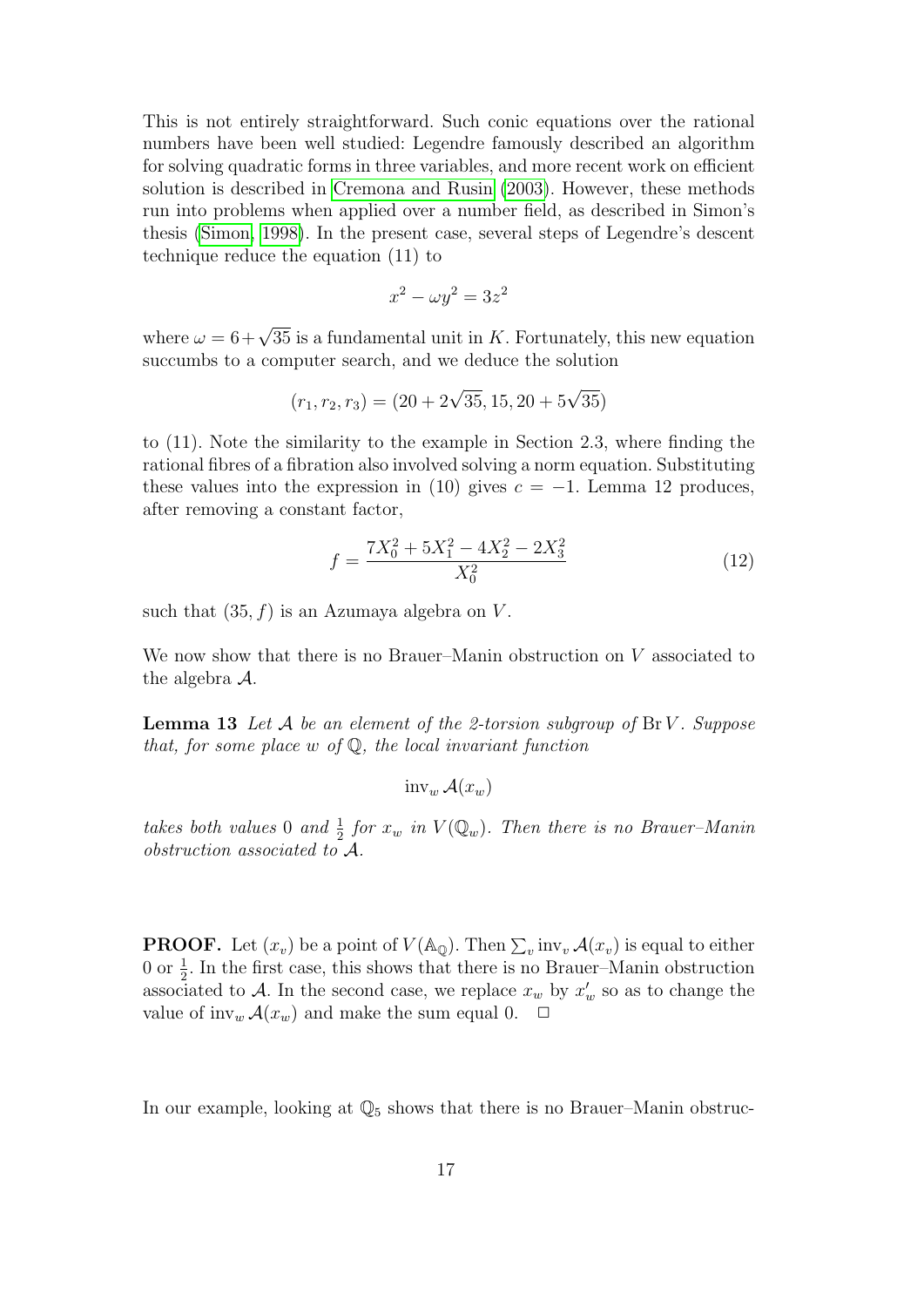tion. Using the formula in [Serre](#page-19-13) [\(1973,](#page-19-13) Chapter III, 1.2, Theorem 1), we have

$$
(35, b)_5 = \left(\frac{7}{5}\right)^{\beta} \left(\frac{u}{5}\right) = (-1)^{\beta} \left(\frac{u}{5}\right)
$$

where  $b = 5^{\beta}u$  with u a 5-adic unit. Now let

$$
g = 7X_0^2 + 5X_1^2 - 4X_2^2 - 2X_3^2;
$$

then  $(35, f) = (35, g)$ . It is enough to show that g takes both square and non-square values in  $\mathbb{Z}_5^{\times}$  when evaluated at points of  $V(\mathbb{Q}_5)$ . For example, the point  $(2:1:1:5)$  satisfies

$$
7X_0^4 + 15X_1^4 - 2X_2^4 - 6X_3^4 \equiv 0 \pmod{5^3}
$$

and so by Hensel's Lemma is equivalent modulo  $5^3$  to a point of  $V(\mathbb{Q}_5)$ . But putting these values into  $q$  gives

$$
g(2, 1, 1, 5) \equiv 4 \pmod{5^2}
$$

which is a square in  $\mathbb{Q}_5$ . On the other hand, the point  $(2:2:7:5)$  also lifts to a point of  $V(\mathbb{Q}_5)$ , this time modulo  $5^2$ , but we have

$$
g(2, 2, 7, 5) \equiv 2 \pmod{5^2}
$$

which is not a square in  $\mathbb{Q}_5$ . Therefore  $(35, f)$  takes values both +1 and -1 on  $V(\mathbb{Q}_5)$ , and so inv<sub>5</sub>  $\mathcal{A}(x)$  takes values 0 and  $\frac{1}{2}$ . By Lemma 13, there is no Brauer–Manin obstruction associated to A, and hence no algebraic Brauer– Manin obstruction on V.

That the quadratic form  $q$  should take both square and non-square values in  $\mathbb{Z}_5^{\times}$  on the surface V seems unsurprising; indeed, one might be surprised if the opposite were true. It seems likely that the absence of an algebraic Brauer– Manin obstruction on this particular surface is one instance of a more general trend. This is supported by the evidence described below.

On the other hand, it is possible to list surfaces which fall into this "most general" class, and to search for rational points of bounded height on them.

There are 424 everywhere locally soluble diagonal quartic surfaces of the form

$$
aX_0^4 + bX_1^4 = cX_2^4 + dX_3^4
$$

with  $|a|, |b|, |c|, |d|$  less than 16, and "sufficiently general" in the sense described at the beginning of this section. Checking these conditions is simple with Magma: the only one not yet described is local solubility, for which the bounds given by the Weil conjectures show that we only need to check solubility at 2,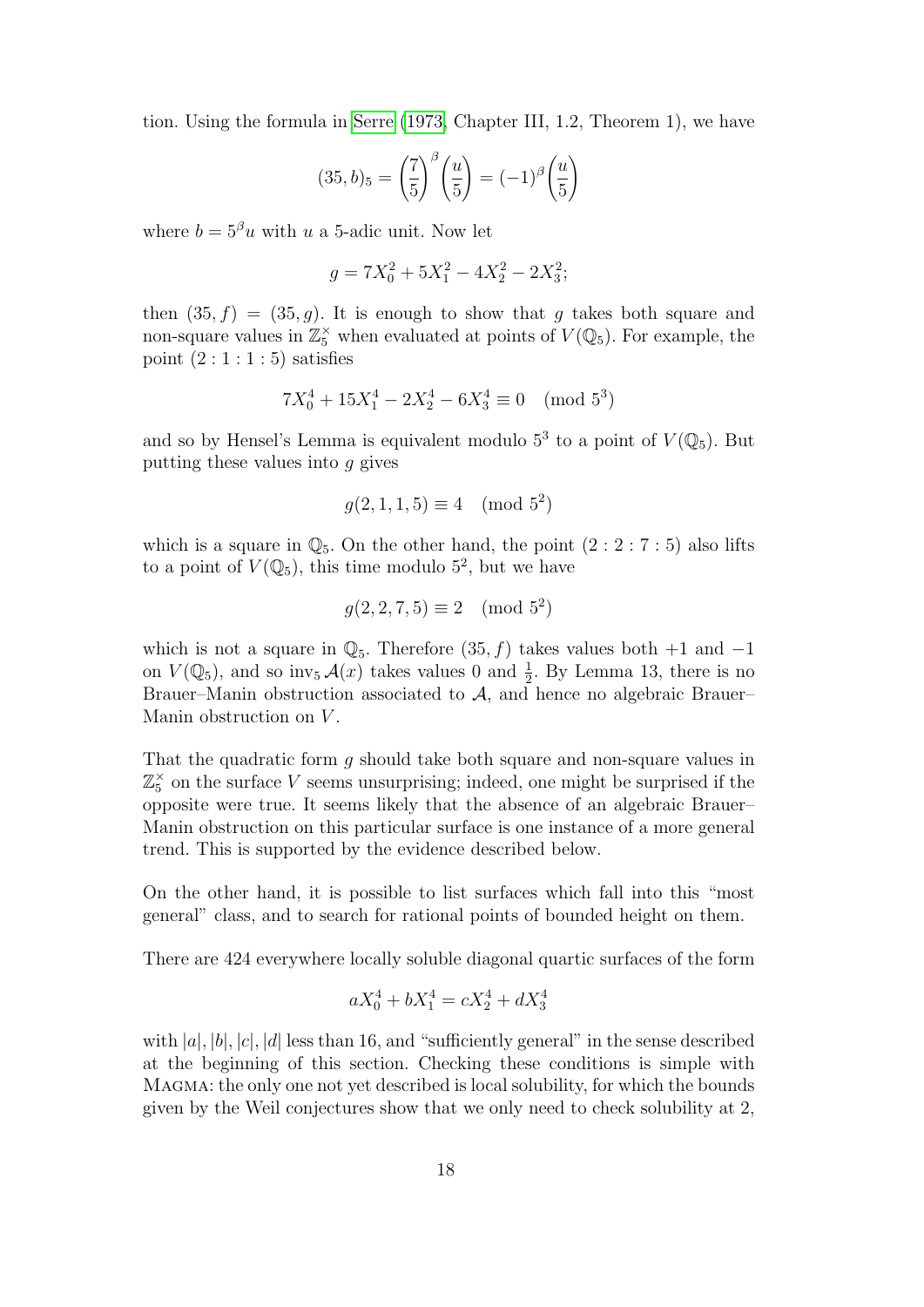5 and the primes dividing the coefficients.

It is reasonably straightforward (see [Bernstein, 2001\)](#page-18-4) to search for solutions with the  $|X_i|$  less than 10<sup>4</sup>. Let  $N(H)$  denote the number of such surfaces with no point satisfying  $|X_i| < H$  for all *i*; then we obtain the following data.

H 100 1000 10000 N(H) 81 69 61

There appears to be a trend for surfaces in this family to have a point of reasonably small height if at all. Should this pattern continue, there would be some surfaces either with points of extremely large height, or with no points at all. Moreover, the same construction as used above allows us to compute the algebraic Brauer–Manin obstruction, which turns out to be trivial on all of these surfaces: in each case, there is some prime at which the local invariant takes both values 0 and  $\frac{1}{2}$ . Although very vague, this evidence does suggest that some diagonal quartic surfaces may have trivial algebraic Brauer–Manin obstruction but no rational points.

#### Acknowledgements

I would like to thank Sir Peter Swinnerton-Dyer for all his work as my research supervisor and Victor Flynn for many helpful comments. Part of this research was undertaken during a visit to the School of Mathematics, University of Sydney, with support provided by the MAGMA group.

# References

- <span id="page-18-3"></span>Barth, W., Peters, C., Van de Ven, A., 1984. Compact Complex Surfaces. Vol. 3.4 of Ergebnisse der Mathematik und ihrer Grenzgebiete. Springer-Verlag.
- <span id="page-18-4"></span>Bernstein, D. J., 2001. Enumerating solutions to  $p(a) + q(b) = r(c) + s(d)$ . Math. Comp. 70 (233), 389–394.
- <span id="page-18-0"></span>Bosma, W., Cannon, J., Playoust, C., 1997. The MAGMA algebra system I: The user language. Journal of Symbolic Computation 3/4 (24), 235–265.
- <span id="page-18-2"></span>Bright, M., Swinnerton-Dyer, Sir Peter, 2004. Computing the Brauer–Manin obstructions. Math. Proc. Cambridge Philos. Soc. 137 (1), 1–16.
- <span id="page-18-1"></span>Bright, M. J., 2002. Some computational resources for diagonal quartic surfaces. <http://www.boojum.org.uk/maths/quartic-surfaces>.
- <span id="page-18-5"></span>Colliot-Thélène, J.-L., Coray, D., Sansuc, J.-J., 1980. Descente et principe de Hasse pour certaines variétés rationelles. J. Reine Angew. Math. 320, 150–191.